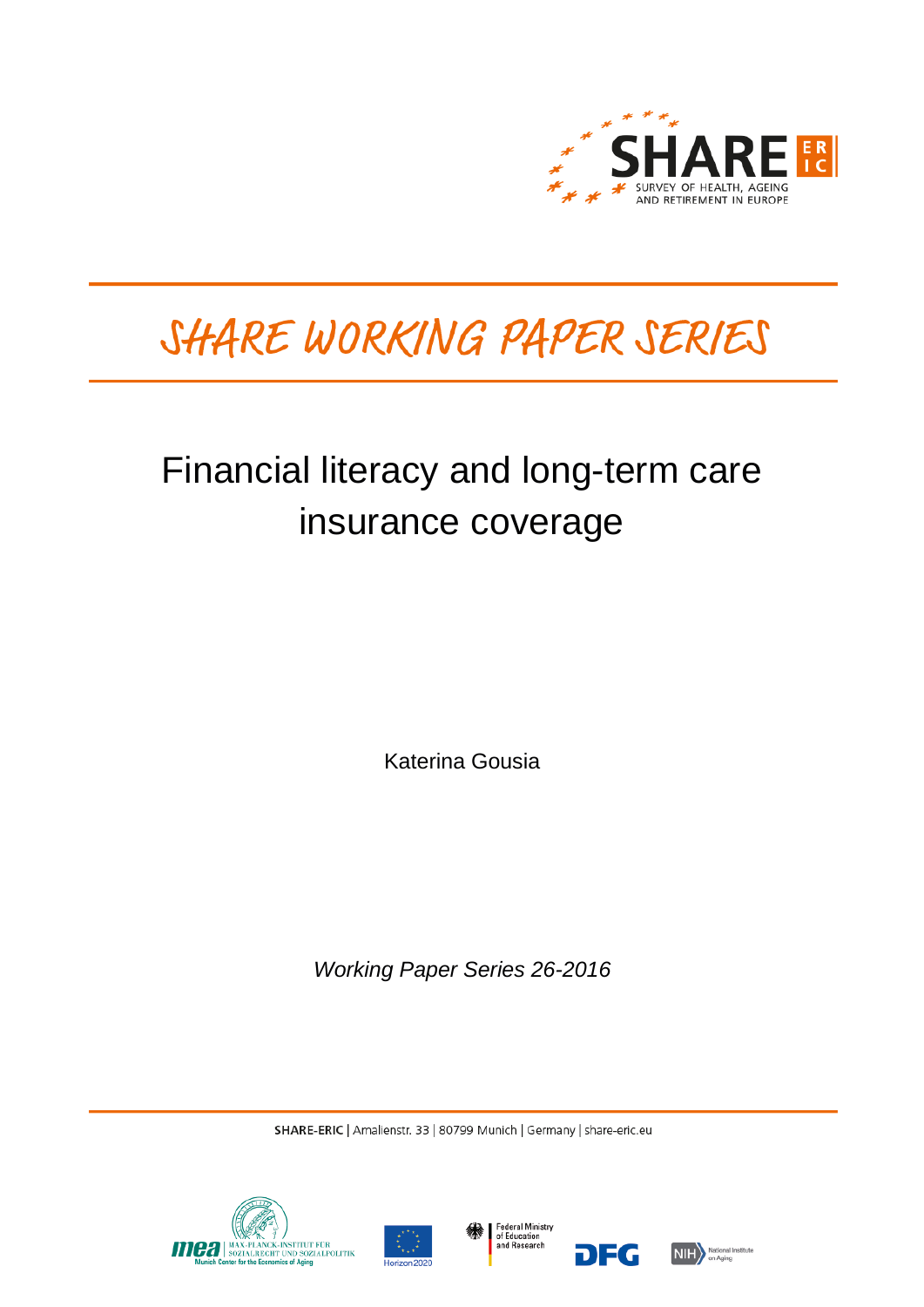### **Financial literacy and long-term care insurance coverage**

Katerina Gousia $<sup>1</sup>$  $<sup>1</sup>$  $<sup>1</sup>$ </sup>

Personal Social Services Research Unit (PSSRU) and Centre for Health Services Studies (CHSS),

University of Kent

#### **Abstract**

Long-term care (LTC) is one of the biggest yet largely uninsured financial risks facing the elderly. In a context of increasing individual responsibility over this risk we expect financial literacy to be an important determinant of the insurance decision as is the case in other financial domains. This paper empirically investigates the effect of financial literacy on the probability of holding a private insurance contract using data from a European survey of the elderly which contains information on these key variables. We find that financial literacy helps explain the small size of the insurance market as more financially sophisticated respondents are more likely to have an insurance contract controlling for a number of covariates and potential endogeneity. This effect is large and distinct from other factors such as risk factors, risk tolerance and time discounting.

<span id="page-1-0"></span><sup>&</sup>lt;sup>1</sup> Address: University of Kent, Canterbury, Kent CT2 7NF, United Kingdom. Tel: +4401227 816021. Email: a.gousia@kent.ac.uk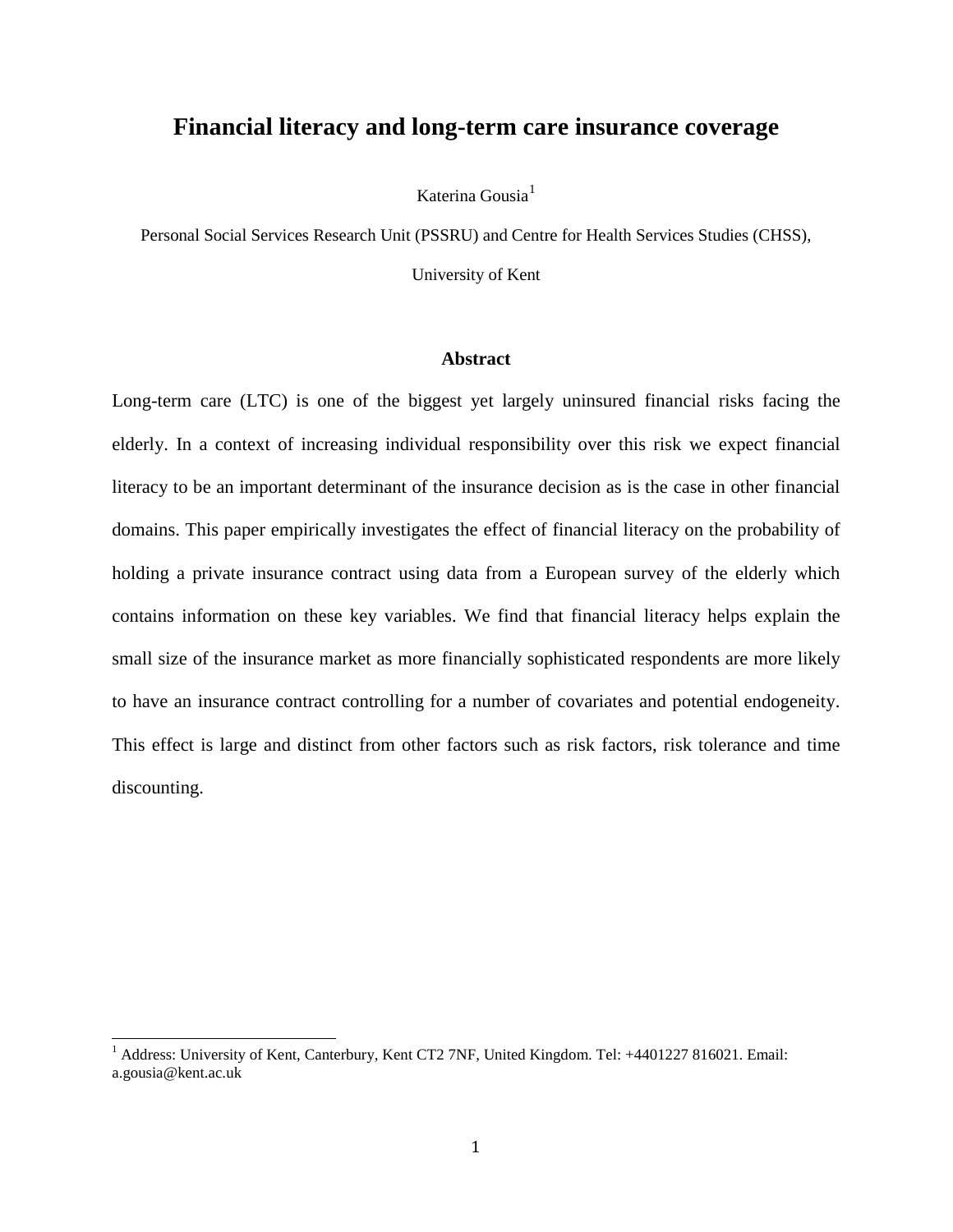#### **1 Introduction**

Population ageing and the decline of informal care supply in recent years have given rise to a new type of financial risk in old age: that of costly formal long-term care (LTC). These trends are projected to persist in the future putting upward pressure on such expenditures [\(Colombo and](#page-27-0)  [Mercier 2012\)](#page-27-0). So far people have mainly relied on public support, self-insurance or informal support from family members to face LTC needs [\(Costa-Font and Courbage 2012\)](#page-27-1). The role of private insurance on the other hand has been limited even in countries such as the US [\(Colombo,](#page-27-2)  [Llena-Nozal et al. 2011\)](#page-27-2). This finding is puzzling. First, insurance would be optimal for a rational and risk-averse individual in the context of LTC where expenditures are large, uncertain and potentially catastrophic.<sup>[2](#page-2-0)</sup> Second, with reduced availability of informal care and tight government budgets one would expect an expansion of financing arrangements. Although LTC risk is increasingly becoming individuals' responsibility, insurance coverage has not yet developed in a complementary nor a substitutive way to the traditional financing options.

A growing body of research has developed for the study of this puzzle and several explanations have been put forward. Market imperfections on the supply side such as adverse selection or moral hazard and dynamic contracting problems are partly to be blamed for the high loads and market contraction although not enough to explain the puzzle without also considering demand-side constraints [\(Brown and Finkelstein 2009\)](#page-26-0). Among the most common ones, shown to mitigate the development of the market, are crowding out by home equity, public coverage programs and substitution from informal care [\(Davidoff 2010,](#page-27-3) [Pauly 1990,](#page-28-0) [Brown and](#page-26-1)  [Finkelstein 2008,](#page-26-1) [Costa-Font 2010\)](#page-27-4). The decreasing availability of formal and informal

<span id="page-2-0"></span><sup>&</sup>lt;sup>2</sup> The estimated probability of a 65 year old person entering a nursing home is over 40% and stays can last for as long as over 5 years for about 15-20% of newcomers (Kemper and Murtaough (1991), Murtaough, Kemper et al. (1997)). To get a sense of the associated costs, the median cost for a private room in a nursing home in 2014 in the US was \$240/day (Genworth 2014).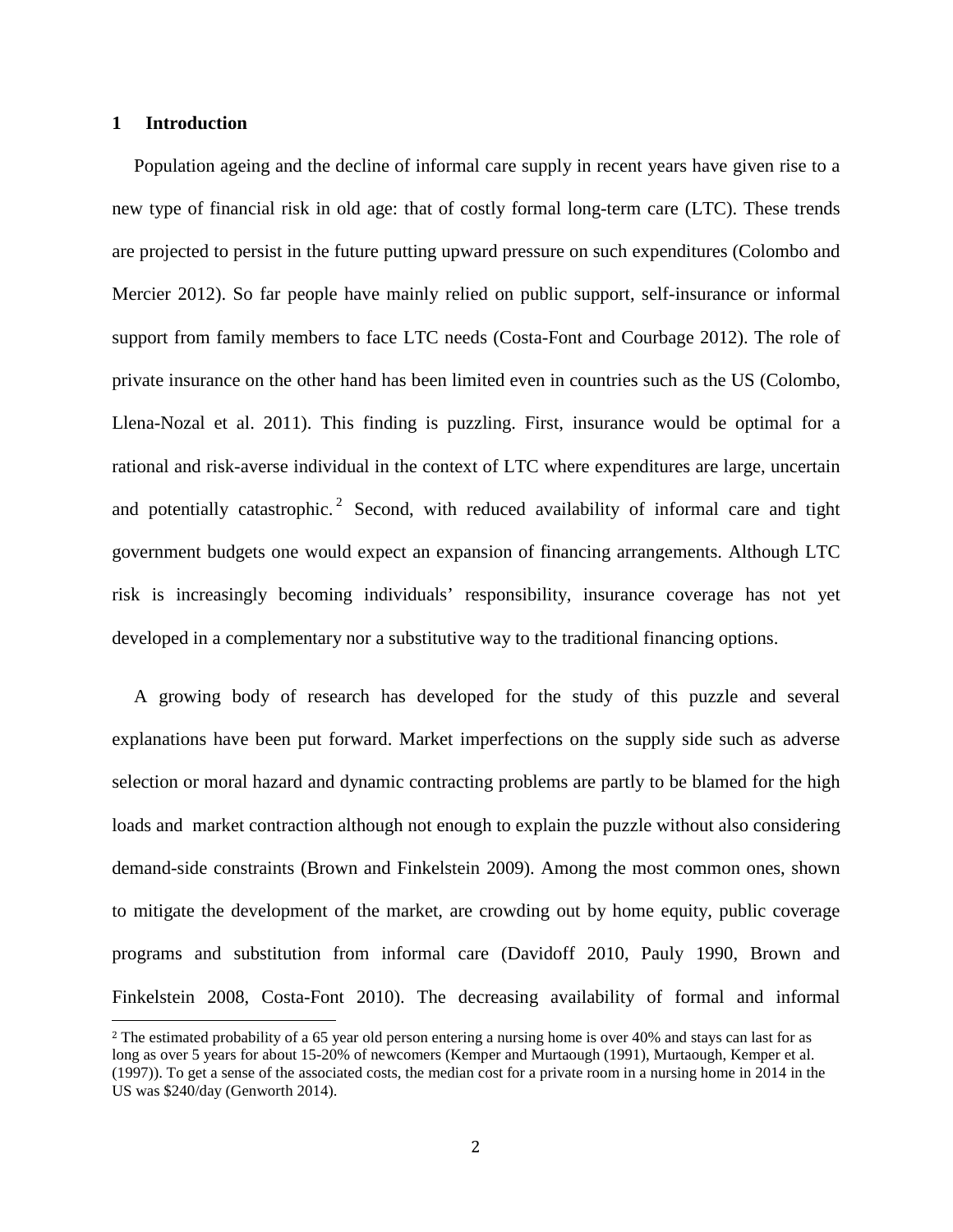substitutes however, suggests that other aspects of the demand side could be at play. In particular the role of behavioural and information biases remains largely unexplored in the context of LTC decision making. A few studies have highlighted the role risk perceptions, knowledge and myopic denial play in the development of the market [\(Zhou-Richter, Browne et al. 2010,](#page-28-1) [Costa-](#page-27-5)[Font and Font 2009,](#page-27-5) [Coe, Skira et al. 2015\)](#page-26-2) but evidence on the role of consumer knowledge and rationality remains scant.

This paper contributes in that direction by examining the effect of financial literacy on LTC insurance demand. Financial literacy, by which we mean the skill to process economic information in making informed financial decisions, is likely to influence insurance demand for a number of reasons. First, in recent years it is recognised as a core skill, essential for all key financial decisions [\(OECD 2016\)](#page-28-2). More financially sophisticated individuals are shown to be better prepared for retirement, participate in financial markets and accumulate more wealth and less debt to name a few [\(Lusardi and Mitchell 2014\)](#page-28-3). It is conceivable that the effect of financial literacy extends to LTC, a complex decision that would require one to understand survival probabilities and estimate highly uncertain future medical expenditures in order to make a sound financial decision. This effect is likely to matter more for the elderly, among whom financial illiteracy is widespread and whose skills start to decline at this phase of the life cycle [\(Agarwal,](#page-26-3)  [Driscoll et al. 2009,](#page-26-3) [Banks 2010\)](#page-26-4). Second, a substantial part of the market, where it has developed, is characterised by individual as opposed to group contracts.<sup>[3](#page-3-0)</sup> This suggests that, in the absence of employers' potential agency role, individual rationality is likely to play a greater

<span id="page-3-0"></span><sup>&</sup>lt;sup>3</sup> In 2009 individual contracts represented 55% of the market in France, 58% of new contracts sold and 67% of policies in force in the United States (Colombo, Llena-Nozal et al. 2011, Brown and Finkelstein 2011).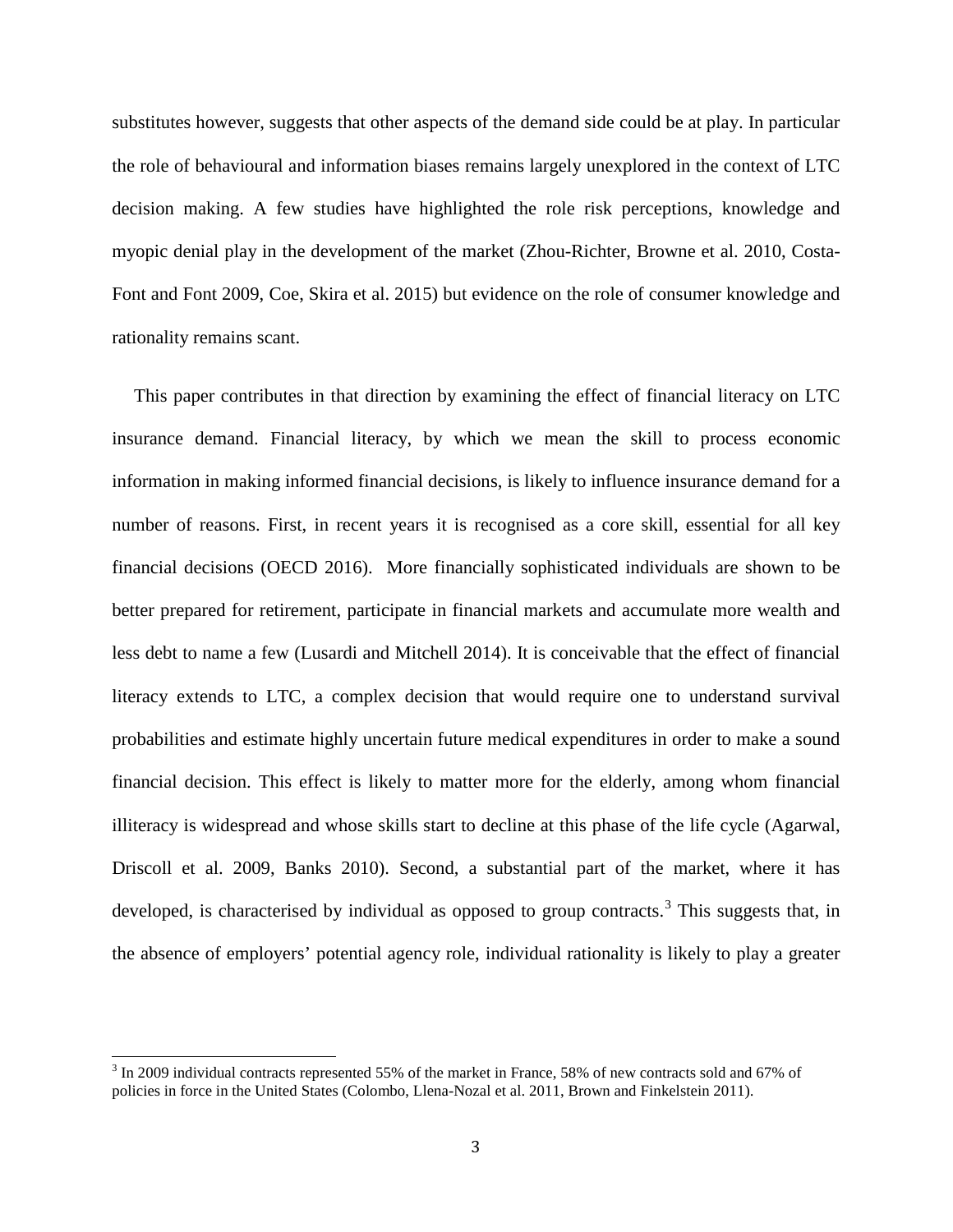role in the decision making process and LTC becomes an ideal framework for disentangling the financial literacy effect.

To the best of our knowledge, there is no prior empirical research on the effect of financial literacy on LTC insurance demand. Furthermore, whilst evidence usually comes from the US this analysis focuses on Europe whose LTC insurance market is not yet well understood due to its small size. To this end we use individual level data from a European survey of elderly people which is unique in that it includes data on both insurance and financial literacy status.

We find evidence that financial literacy and insurance coverage are low among Europe's elderly. Higher financial literacy is associated with a higher probability of holding private LTC insurance. The effect is sizeable and statistically significant even after we control for a number of characteristics and account for the endogeneity of financial literacy, across a number of specifications.

This paper is organised as follows. Section 2 provides some background on LTC financing in Europe with a particular emphasis on private insurance. Section 3 discusses how financial literacy can affect LTC insurance demand. Section 4 describes the data and econometric approach. Section 5 reports the empirical evidence and section 6 concludes.

#### **2 Private insurance and LTC in Europe**

The market for insurance for LTC is markedly underdeveloped. Except for the United States and Japan, France, Germany and Israel are the countries where this market is most present [\(Colombo, Llena-Nozal et al. 2011\)](#page-26-5). In most European countries the market is practically nonexistent with private insurance financing less than 2% of total LTC expenditure [\(Colombo and](#page-27-0)  [Mercier 2012\)](#page-27-0). The scope for expansion of private insurance in those countries has been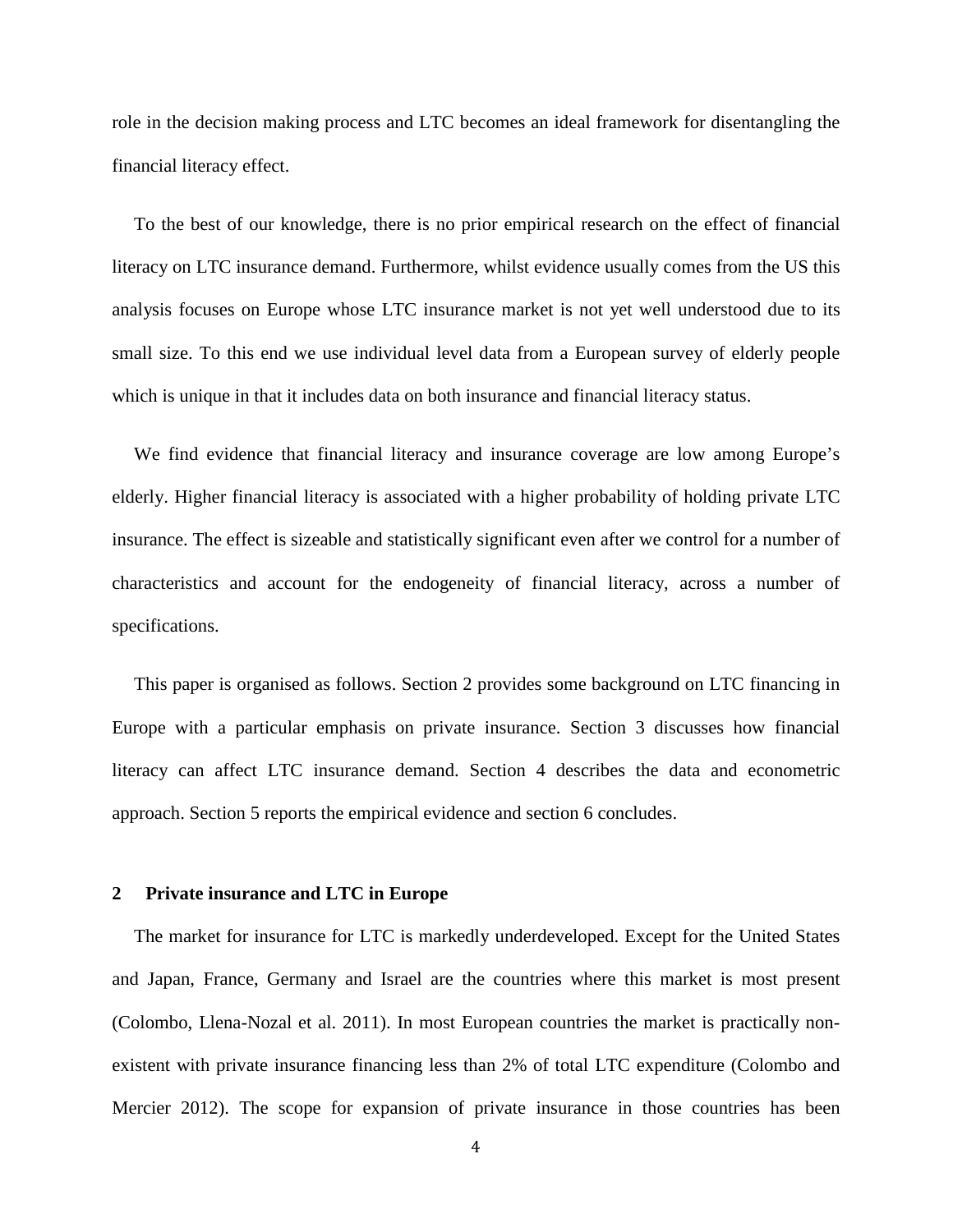traditionally shaped by the combination of public insurance and informal care which vary across Europe [\(Costa-Font and Courbage 2012\)](#page-27-1). Where the market has been present in Europe, two types of contracts have developed: partial reimbursement and indemnity policies [\(Colombo,](#page-26-5)  [Llena-Nozal et al. 2011\)](#page-26-5).

France is the largest LTC insurance market in Europe with about 5.5 million policyholders in 2010 (about 15% of population aged over 40) [\(OECD 2011,](#page-28-4) [FFSA 2010\)](#page-27-6). Indemnity policies are the dominant model. Individuals typically pay an annual premium in exchange of a fixed future stream of income in the form of monthly cash benefits [\(Colombo, Llena-Nozal et al. 2011\)](#page-27-2), [\(Courbage and Roudaut 2008\)](#page-27-7). LTC insurance contracts can be individual or collective with the group market in France representing about 45 percent of the market in 2009 [\(OECD 2011\)](#page-27-8).

In Israel there are three types of private LTC insurance: commercial individual LTC insurance, commercial collective LTC insurance and collective LTC insurance through the health plans. Over 4 million people (60% of the entire population including children) have some form of private LTC insurance policy. The majority of policy holders (88%) have collective insurance, mainly through their health plan, but also commercial, purchased together with other supplemental insurances. Approximately 18% have either form of commercial LTC insurance [\(Brammli-Greenberg, Waitzberg et al. 2012\)](#page-26-6).

Germany's private insurance market consists of two types. A compulsory (reimbursement policy) one for individuals who have opted out of the social health insurance (approximately 9% of the population) and a voluntary one (indemnity policies) which insures eligible expenses not covered by the LTC insurance programme (approximately 3.5% of the population) [\(Colombo,](#page-27-2)  [Llena-Nozal et al. 2011\)](#page-27-2).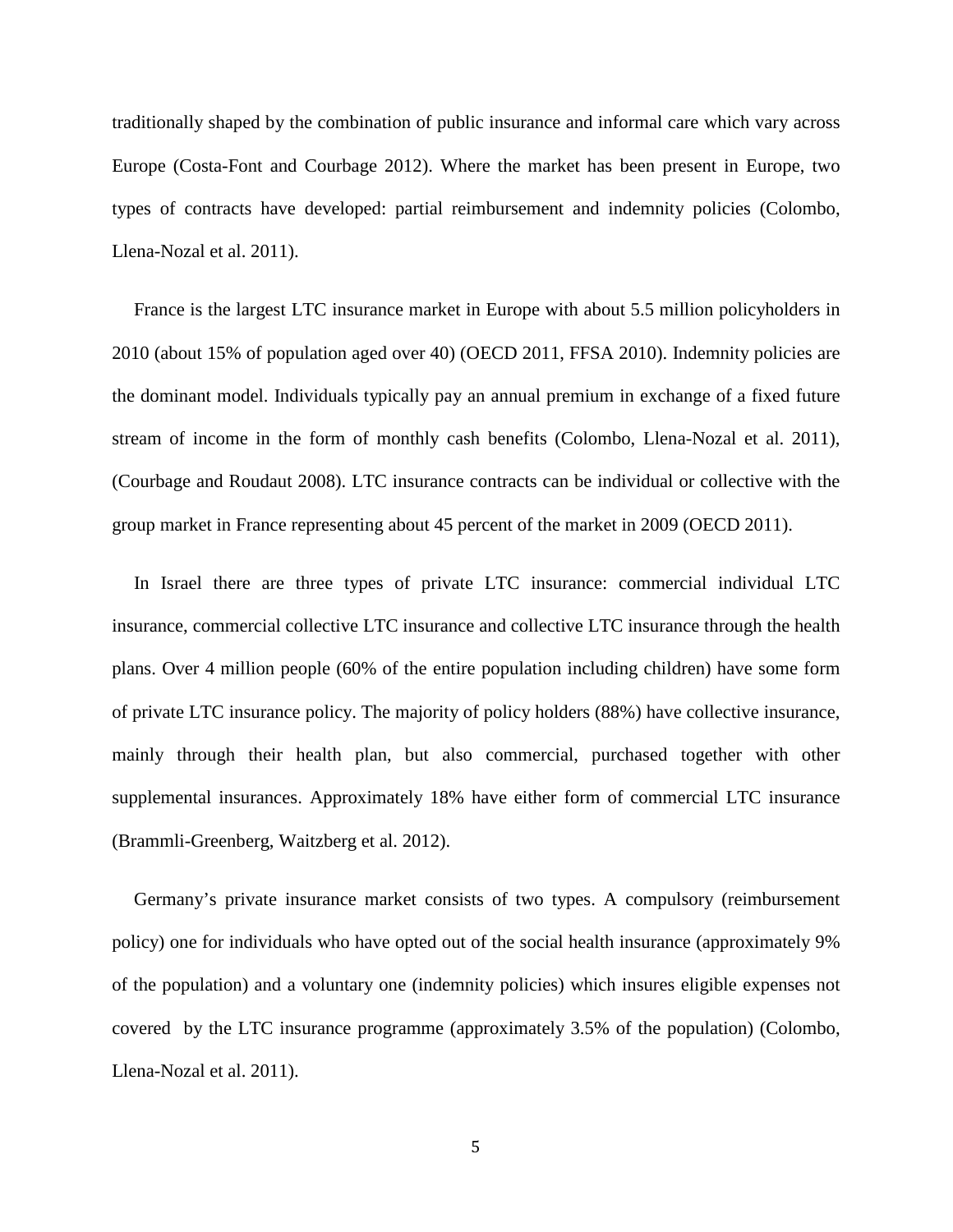In other European countries the private insurance market remains stagnant (e.g. the UK), with some growing trends observed in countries such as Spain and Italy based on indemnity policies [\(Colombo, Llena-Nozal et al. 2011\)](#page-27-2).

Contrary to the private market, public support for LTC is more extended in Europe. Most European countries have developed some public system to finance LTC expenditure although there is great variation across countries in terms of coverage arrangements. Several countries have universal coverage within a single program, either as part of a tax-funded social care system (e.g. Nordic countries), through dedicated social insurance schemes (e.g. Germany, the Netherlands) or by arranging for LTC coverage mostly within the health system (e.g. Belgium). Other countries have more mixed systems comprising of different benefits and schemes with different degrees of coverage depending on target groups, specific LTC cost components and in some cases jurisdiction (e.g. Austria, France, Italy, the Czech Republic) [\(Colombo and Mercier](#page-27-0)  [2012\)](#page-27-0).

#### **3 Financial literacy and LTC insurance**

In the context of private LTC insurance we discuss two potential frameworks financial literacy could impact through: limited information and reference-dependence preferences. Standard economic theory assumes that individuals are perfectly rational agents who maximise expected utility fully utilising all available information and based on stable preferences; when new information is acquired expectations are updated typically assumed in a Bayesian manner. In practice, it is likely that people do not have full information with respect to the risks and costs associated with LTC and insurance. In other domains of catastrophic insurance, people tend to have difficulties understanding low-probability high-loss events and under-insure even when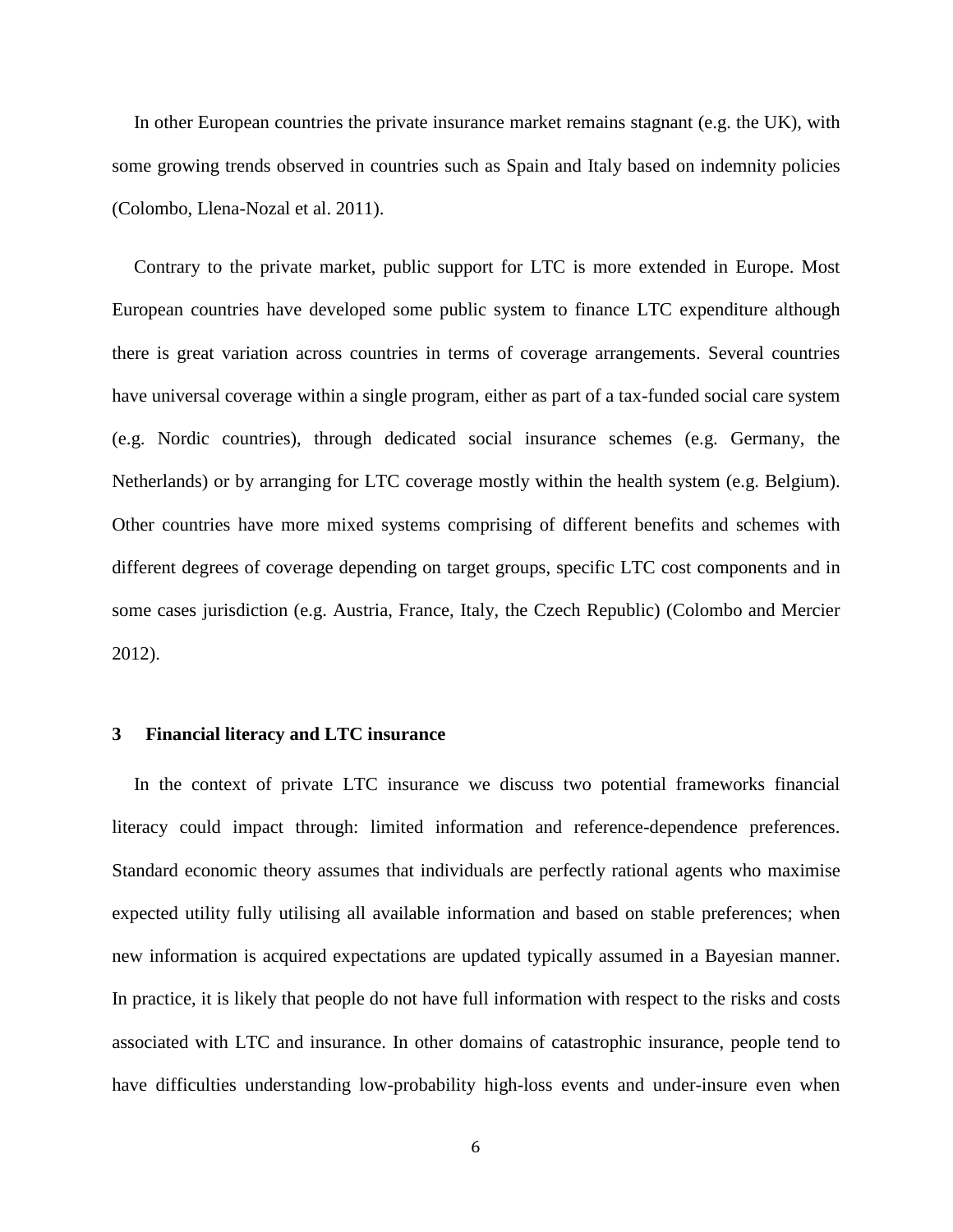premiums are close to actuarially fair levels levels [\(Johnson, Hershey et al. 1993,](#page-28-5) [Kahneman and](#page-28-3)  [Tversky 2000\)](#page-28-3). [Kunreuther and Pauly \(2004\)](#page-28-6) propose a model of bounded rationality according to which when the event probability is sufficiently small, the search costs associated with collecting information about the loss probability outweigh the expected benefits from insurance to the extent that people find it optimal not to purchase insurance. Limited understanding of fees, costs and benefits of different financial products also seems prevalent in other markets especially among the least financially sophisticated population groups [\(Baicker, Congdon et al. 2012,](#page-26-7) [Benartzi, Previtero et al. 2011,](#page-26-8) [Lusardi and Mitchell 2014,](#page-28-3) [Dominitz, Hung et al. 2008\)](#page-27-9). In the presence of such information gaps, financial literacy could help reduce information search costs and improve understanding of the financial implications of the insurance decision.

Another concept likely relevant in the context of LTC insurance is that of reference-dependent preferences by which value is perceived in relative rather than in absolute terms [\(Kahneman and](#page-28-7)  [Tversky 1979\)](#page-28-7). This can manifest as loss aversion with people weighting negative utility from losses more than positive utility from gains [\(Tversky and Kahneman 1992\)](#page-28-8) suggesting less 'shopping around' and greater sensitivity to framing. For example when insurance is framed as a loss of premiums traded for an uncertain gain from coverage, take-up is discouraged [\(Slovic,](#page-28-9)  [Fischhoff et al. 1997\)](#page-28-9) while annuities are viewed as less attractive when presented in an investment as opposed to a consumption framework [\(Brown, Kling et al. 2008\)](#page-26-9). [Gottlieb and](#page-27-10)  [Mitchell \(2015\)](#page-27-10) further found that LTC insurance coverage was lower among 'narrow framers', i.e. people taking decisions in isolation. Status quo bias can be another manifestation. People preferring the default option of non-purchase is observed in other markets especially when they are faced with difficult calculations [\(Kahneman, Knetsch et al. 1991\)](#page-28-10). The extent of these biases is likely to be associated with financial literacy [\(Mitchell and Lusardi 2011\)](#page-28-11).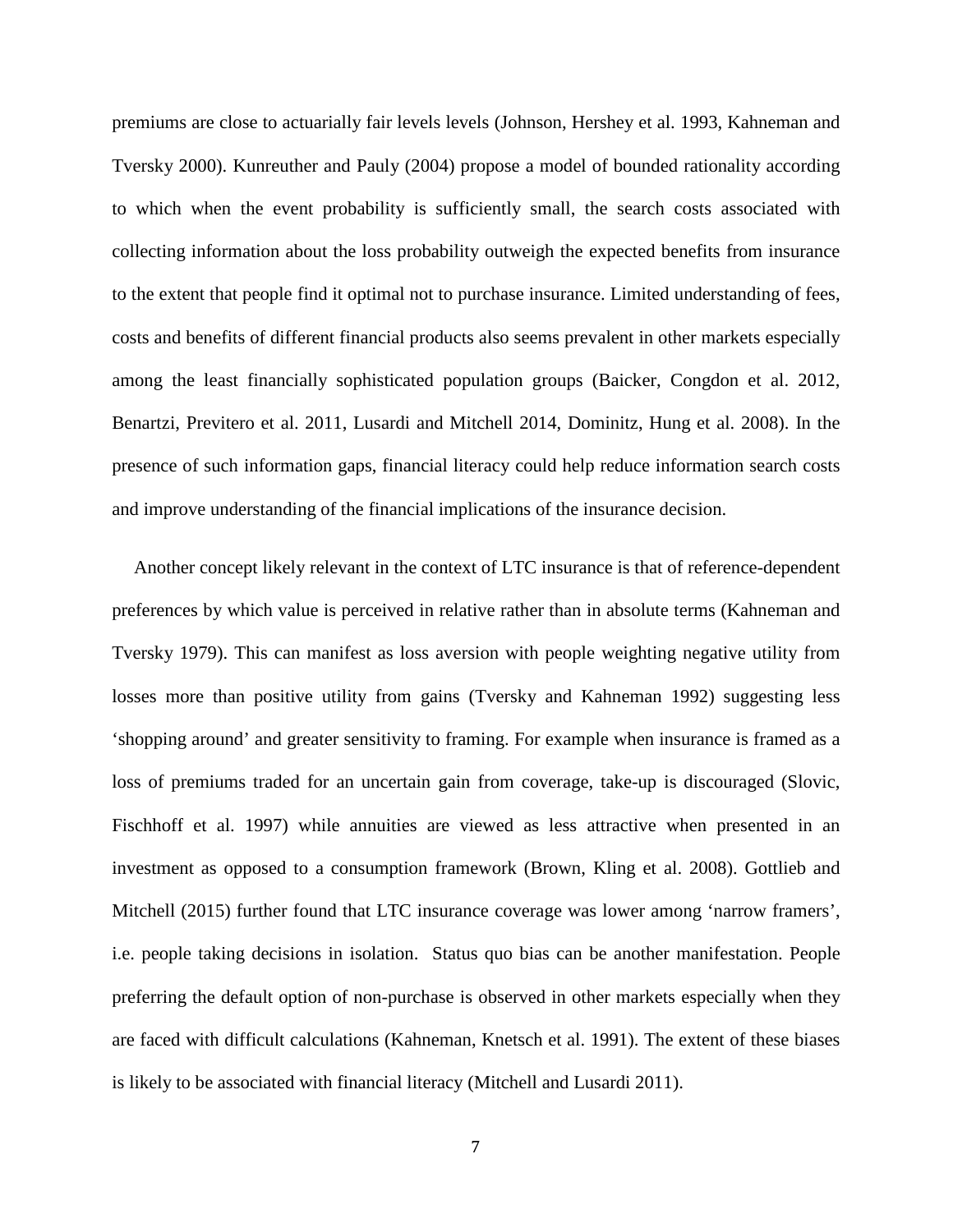It is difficult to identify the mechanisms through which financial literacy impacts on decision making with the available data. We expect the information channel to be the most relevant one but we cannot exclude or disentangle potential effects arising from changes on behavioural biases and heuristics outlined above as SHARE does not record such information.

#### **4 Data and empirical strategy**

#### **4.1 Data**

We use data from Wave 5 (release 5-0-0) of the Survey of Health, Ageing and Retirement in Europe (SHARE), a multidisciplinary cross-national survey of micro data on health, socioeconomic status and social and family networks of individuals aged 50 and over and their spouses independent of age (Börsch-Supan, A. 2015).<sup>[4](#page-8-0)</sup> Wave 5 collects 2013 data from a number of European countries. [5](#page-8-1) Except for the wealth of information on numerous individual characteristics, this dataset is uniquely suited for the purposes of this study as it contains measures of the two main variables of interest, LTC insurance coverage and financial literacy. Data on these variables either separately or in combination is scarce, particularly for Europe. Furthermore, Wave 5 includes a mini childhood module which complements the retrospective SHARELIFE interview of Wave 3 and contains information on respondents' early life such as living and health conditions, school performance and financial situation in childhood. This information is used in the context of the instrumental variables empirical strategy which we discuss in a subsequent section. Information for the longitudinal sample on steady characteristics (such as education, gender, year of birth etc.) and childhood life was merged in the dataset from previous waves. Imputed variables were used for variables with a substantive number of missing

<span id="page-8-1"></span><span id="page-8-0"></span><sup>&</sup>lt;sup>4</sup> For more information on SHARE data see Börsch-Supan, A. et al. (2013).<br><sup>5</sup> Wave 5 countries include: Austria, Germany, Sweden, Netherlands, Spain, Italy, France, Denmark, Switzerland, Belgium, Israel, Czech Republic, Luxembourg, Slovenia and Estonia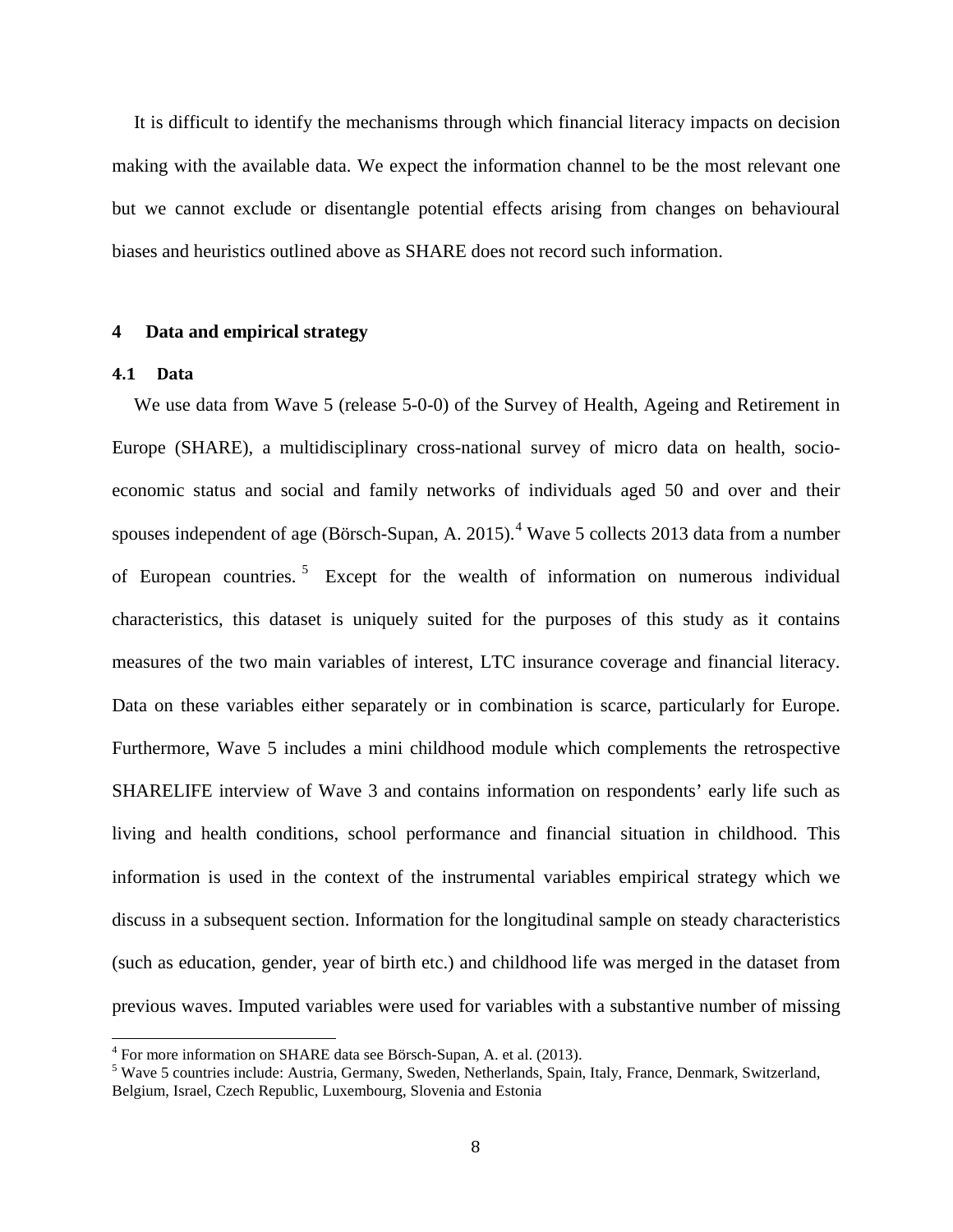values such as wealth. Finally, we dropped extreme age values restricting the sample above 30 and below 100 years old.

#### **4.2 Measures**

#### **4.2.1 Dependent variable**

In Wave 5 a new question was introduced in the SHARE questionnaire as part of the health care module:<sup>[6](#page-9-0)</sup> "Do you have any of the following public or private LTC insurances?". The choices were: "1. Public; 2. Private mandatory; 3. Private voluntary/supplementary; 96. None". Respondents could select as many answers as they wanted. An indicator variable for whether individuals have private voluntary or supplementary LTC insurance is the measure of insurance coverage.

A few things are worth noting regarding this data. First, the question was not asked in Germany, Belgium, Slovenia and Estonia [\(Bucher-Koenen, Schütz et al. 2015\)](#page-26-10).<sup>[7](#page-9-1)</sup> Second, there are country-specific differences in the way questions are phrased across countries to account for the different care arrangements but we don't expect this to affect the measure of insurance coverage.<sup>[8](#page-9-2)</sup> One exception to this is the Swedish questionnaire that asked respondents if they have a public of private 'hälsovårdsförsäkring' which translates as private health care insurance and therefore doesn't cover accurately the subject-matter of interest.

<span id="page-9-0"></span><sup>&</sup>lt;sup>6</sup> SHARE has a similar question on long-term care insurance in Wave 1. However in that wave LTC insurance was imperfectly defined while self-reported data did not match other sources of evidence on long-term care insurance coverage. We opted for the Wave 5 question in this analysis as this question measures more accurately and reliably the variable of interest.

<span id="page-9-1"></span> $<sup>7</sup>$  In the case of Belgium more specifically the question was only asked in the French speaking part but not in the</sup> Flemish speaking part.

<span id="page-9-2"></span><sup>&</sup>lt;sup>8</sup> For example, in Austria, Switzerland and Sweden respondents were asked whether they owned any private longterm care insurance and could opt for 'yes' or 'no'. The Danish survey does not distinguish between private mandatory and private voluntary long-term care insurance but only offers the category 'private' insurance. Given the universal system for long-term care in Denmark we expect this question to capture accurately those with private voluntary insurance.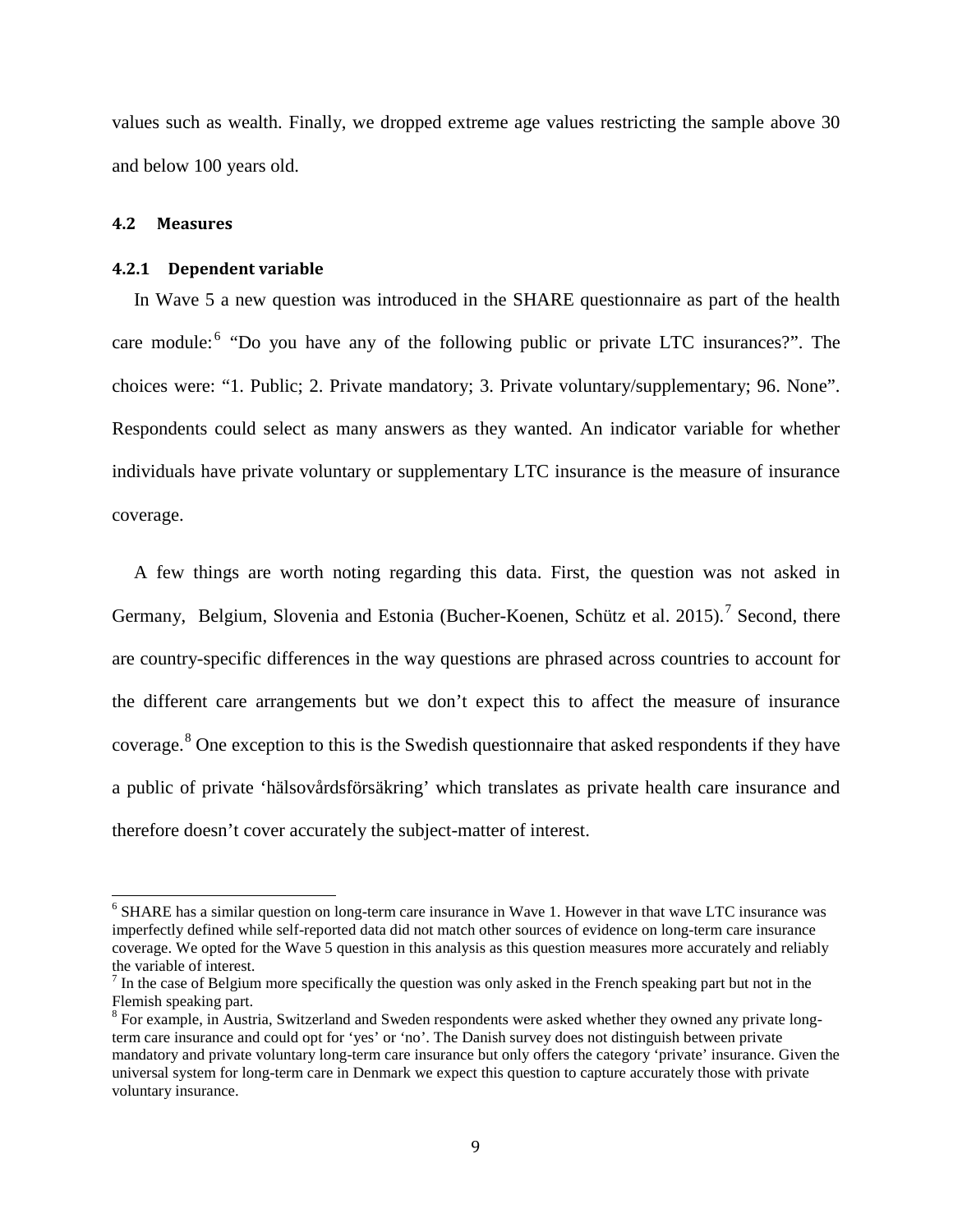For the above reasons, Germany, Sweden, Belgium, Slovenia and Estonia are excluded all together from the sample. Table 1 presents the rates of private insurance coverage for the remaining countries. The highest coverage rates are reported in France and Israel followed by the Netherlands, Switzerland and Luxembourg. For the rest of the countries coverage rates remain very low, not exceeding 5%.

| Country            | <b>LTCI</b> in country $(\% )$ |  |  |  |
|--------------------|--------------------------------|--|--|--|
| Austria            | 1.69                           |  |  |  |
| <b>Netherlands</b> | 13.72                          |  |  |  |
| Spain              | 5.27                           |  |  |  |
| Italy              | 2.42                           |  |  |  |
| France             | 14.26                          |  |  |  |
| Denmark            | 1.92                           |  |  |  |
| Switzerland        | 19.53                          |  |  |  |
| Israel             | 31.18                          |  |  |  |
| Czech Republic     | 2.65                           |  |  |  |
| Luxembourg         | 11.35                          |  |  |  |
| Total              | 8.25                           |  |  |  |

**Table 1 Private insurance coverage by country in SHARE**

Source: SHARE Wave 5 release 5.0.0 using calibrated individual weights.

Excluding Germany, Sweden, Belgium, Slovenia and Estonia for spurious or missing data. Excluding individuals below 30 and above 100 years old.

Some of the self-reported answers need to be treated with caution. [Bucher-Koenen, Schütz et](#page-26-10)  [al. \(2015\)](#page-26-10) cross-checked the rates of coverage found in the SHARE data with the most recent information from official reports on the development of the LTC insurance market in respective countries. For only a sub-group of countries the reported figures on insurance coverage were found to be in correspondence with the market information. Countries like Spain, the Netherlands, Switzerland and Luxembourg seem to overestimate their private insurance uptake and are consequently excluded from the main analysis. For the remaining ones, the shares of private insurance coverage lie close to the market statistics whether that is for developed markets such as Israel and France or very thin ones like Austria, Denmark, the Czech Republic and Italy.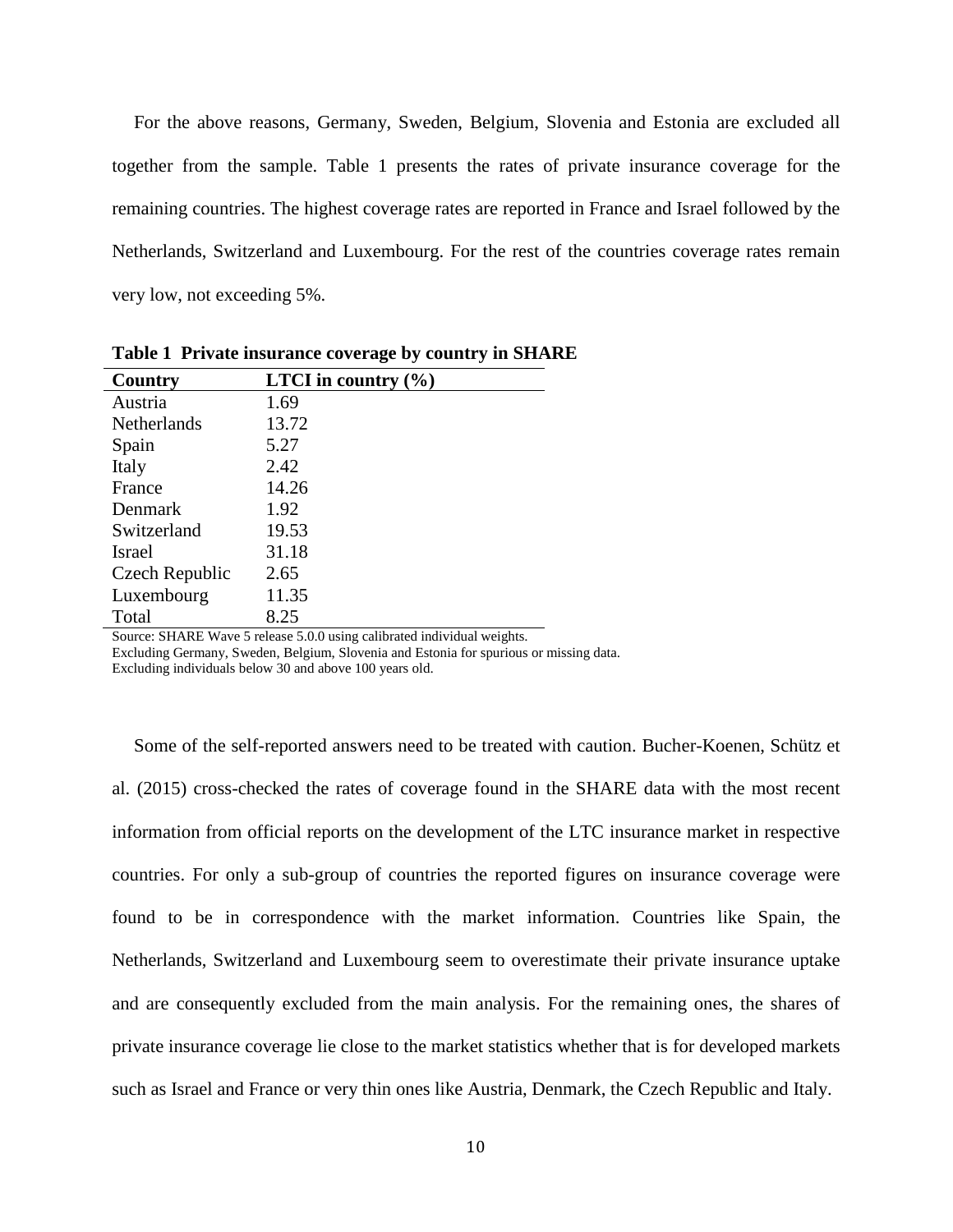We end up therefore with a subgroup of six core countries whose data on insurance coverage are more reliable. Further in the analysis we repeat the estimation including the other countries as well as a robustness test.

#### **4.2.2 Explanatory variable**

A measure of financial literacy is taken from the set of numerical and financial questions asked in SHARE. There are four questions asking people to sequentially calculate a percentage, the price of a good after discounting, the original price of a good sold at a fraction of its cost and interest rate compounding. Especially knowledge of interest rate compounding has been widely used and is considered a good proxy for financial literacy [\(Atkinson and Messy 2012,](#page-26-11) [Lusardi](#page-28-12)  [and Mitchell 2007,](#page-28-12) [Lusardi, Mitchell et al. 2010\)](#page-28-13). Depending on whether the first question was answered correctly or not respondents are then directed to questions three and four or two respectively. SHARE combines these questions into a single summary index which we interpret as the measure of current financial literacy; higher values indicate higher financial sophistication. Overall, this index is a measure of basic knowledge and skills with financial matters. The exact wording of the questions and details on how the financial literacy index was constructed are set out in the Appendix. Table 2 presents the distribution of the financial literacy index overall and Table 3 across countries for the restricted sample of six countries. The financial literacy score ranges from 1 to 5 corresponding to the lowest and highest possible literacy levels respectively. The mean of the distribution lies around 3 which is indicative of low financial literacy levels in the sample. Close to 57% of the respondents have got no or only one question right (scores 1 to 3) while approximately 30% have answered two questions correctly (score 4). Only 14% of respondents reached the highest score which corresponds to three correct answers including the interest rate compounding question one. This is particularly interesting as the question on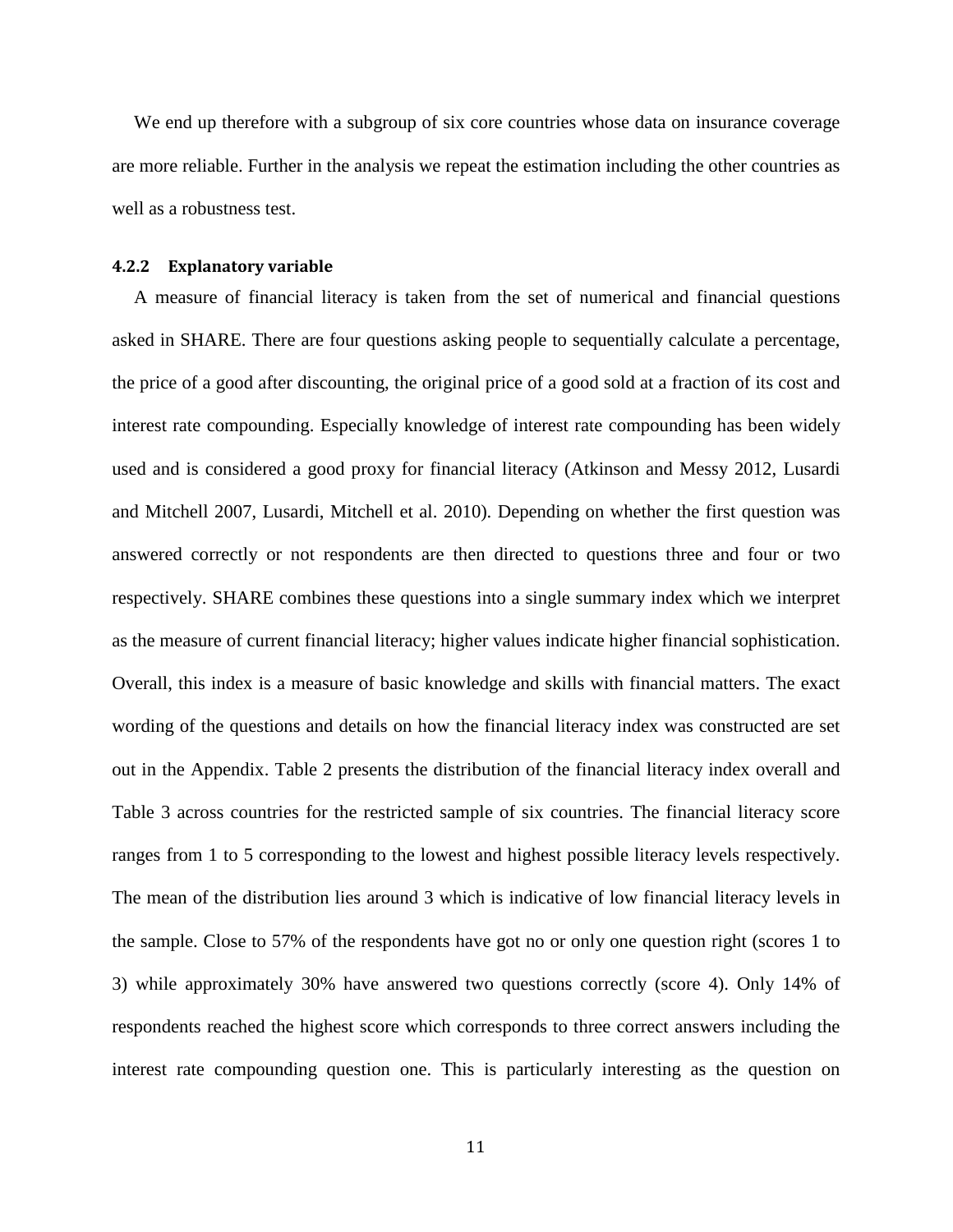compounding is basic and most people of the age profile of the survey are expected to have used a savings account or similar product in their lifetime. Low levels of financial literacy are observed across countries but with some variation. Austria reports the highest level of financial literacy on average (3.78) followed by Denmark (3.72) and Italy the lowest one (3.04). France, Israel and Czech Republic lie in between.

|      | Financial literacy score Percentage (%) |  |
|------|-----------------------------------------|--|
|      | 7.38                                    |  |
|      | 16.74                                   |  |
| 3    | 32.78                                   |  |
|      | 29.14                                   |  |
|      | 13.96                                   |  |
| Mean | 3.25                                    |  |

**Table 2 Financial literacy index**

Source: SHARE Wave 5 release 5.0.0 using calibrated individual weights. Sample: Austria, Italy, France, Denmark, Israel, Czech Republic. Excluding individuals below 30 and above 100 years old.

| Country        | <b>Financial literacy index (mean)</b> |
|----------------|----------------------------------------|
| Austria        | 3.78                                   |
| Italy          | 3.04                                   |
| France         | 3.28                                   |
| Denmark        | 3.72                                   |
| <b>Israel</b>  | 3.43                                   |
| Czech Republic | 3.54                                   |

**Table 3 Financial literacy by country**

Source: SHARE Wave 5 release 5.0.0 using calibrated individual weights. Excluding individuals below 30 and above 100 years old.

#### **4.2.3 Other control variables**

SHARE collects rich data for a range of outcomes. As controls, we selected variables that are shown to be important determinants of insurance demand in the literature. Key sociodemographic characteristics include age, age squared to capture non-linear effects, gender and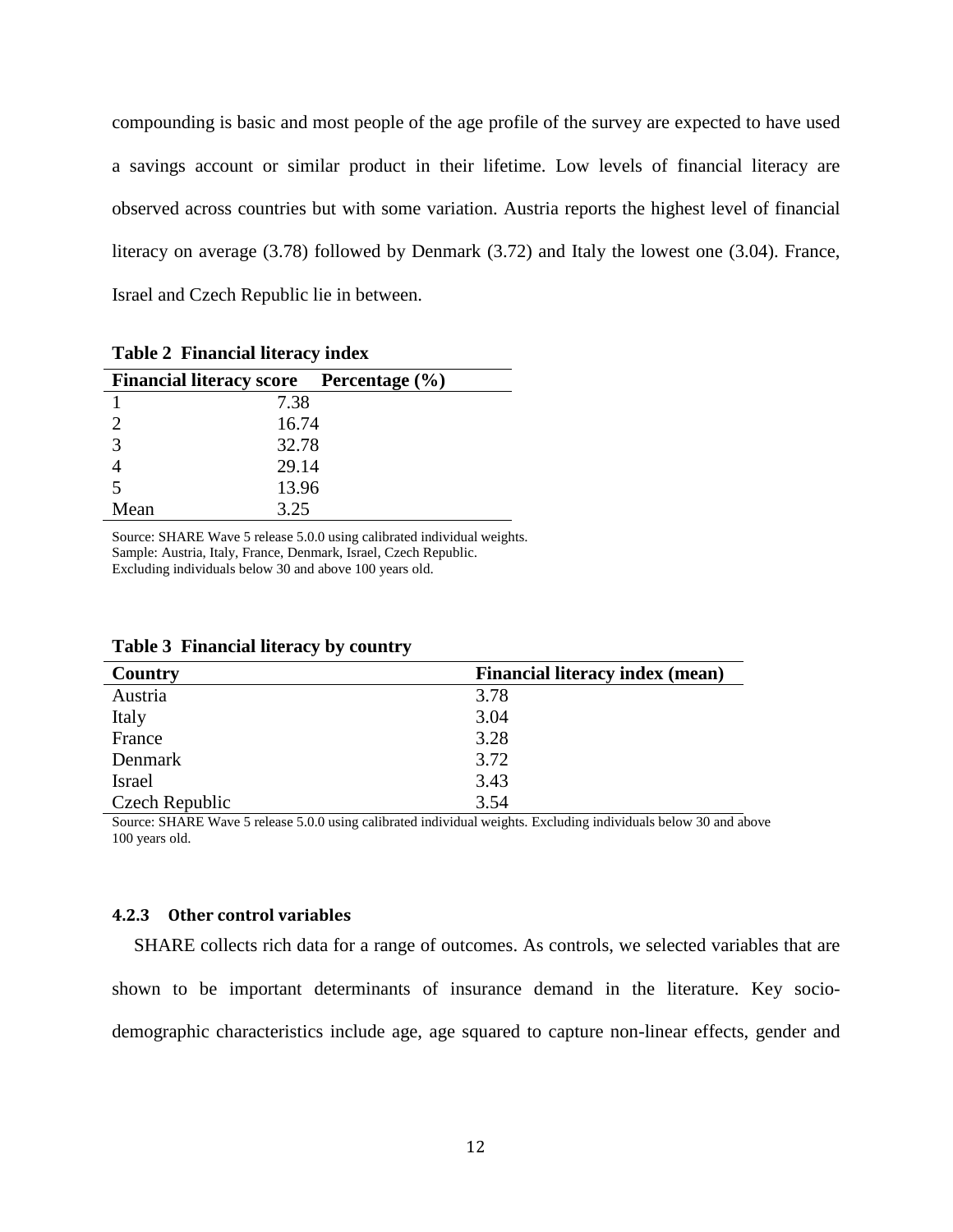formal education (primary, secondary, tertiary and above). <sup>[9](#page-13-0)</sup> To capture family effects we controlled for the number of children and marital status distinguishing between married, single, divorced and widowed. How family affects demand for LTC insurance is not clear a priori. Insurance demand may increase if people feel the need to protect their partner or children from the financial burden of impoverishment due to LTC expenses. With respect to children the relationship may reverse if informal care from children acts as a substitute to insurance or parents choose to forego the purchase of insurance due to intra-family moral hazard. Regarding risk factors for LTC we used the number of chronic conditions, an indicator for less than very good subjective health status and an indicator for whether individuals currently smoke. We also controlled for the logarithm of individual-level wealth as higher wealth is correlated with a higher probability of holding LTC insurance [\(Finkelstein and McGarry 2006\)](#page-27-11).  $^{10}$  $^{10}$  $^{10}$ 

In an extended specification we also wanted to include some type of variables related to risk and time preferences in an attempt to control for other potential confounding factors that are though typically hard to measure (see following section for a discussion on omitted variables). The closest measures we could find in SHARE were the following. First, a question asking respondents about the financial risk they are willing to take when making investments. Four options were offered as possible answers: taking substantial financial risks expecting to earn substantial returns, taking above financial risks expecting to earn above average returns, taking average financial risks expecting to earn average returns and not willing to take any financial risks. From that we created a dummy variable for financial risk tolerance grouping the first three

<span id="page-13-0"></span><sup>&</sup>lt;sup>9</sup> SHARE uses the 1997 International Standard Classification of Education ISCED-97 as an international standard coding to allow for international comparisons. Education levels in each country were mapped to the respective ISCED-97 code. These were then grouped into wider categories corresponding to primary, secondary, tertiary and above levels.

<span id="page-13-1"></span> $10$  Wealth is the sum of real and financial assets. Individual-level wealth was calculated by dividing household-level wealth with household size.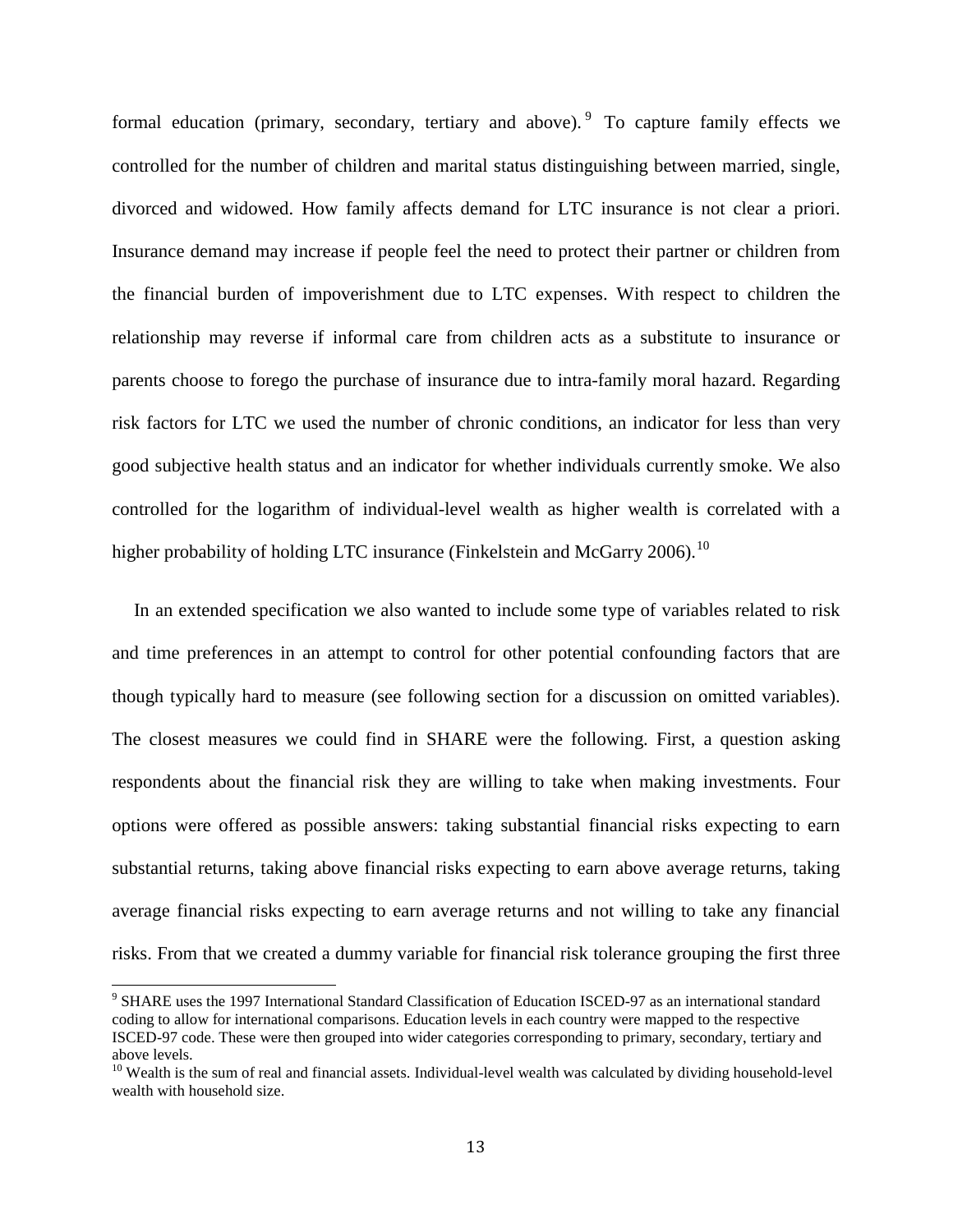categories together and having those individuals not willing to take any financial risks as the reference group. Second, SHARE also asks individuals to choose what better describes their saving and spending planning horizon given the following options: next few months; next year; next few years; next 5-10 years and longer than 10 years. An indicator for short-term planning horizon was generated by grouping the 'next few months' and 'next year' answers together while the remaining categories capture together the reference group of long-term planning.

Lastly, in all specifications, we include country-level fixed effects to account for institutional, supply and cultural differences regarding LTC and insurance across countries.

#### **4.3 Empirical strategy**

In order to examine the effect of financial literacy on the probability of holding a private LTC insurance policy we estimate the following equation:

$$
Pr(LTCI_i = 1) = f(\beta_0 + \beta_1 \Phi_i + X_i'\beta_2 + v_c + \varepsilon_i)
$$
\n(1)

where  $LTCI_i$  is an indicator variable for whether individual *i* has private voluntary or supplementary LTC insurance.  $\Phi_i$  is the level of current financial literacy of individual i measured by the SHARE financial literacy index.  $X_i$  is the vector of individual level characteristics and  $v_c$  is a vector with country-level fixed effects. The error term  $\varepsilon_i$  captures all other factors affecting LTC insurance demand but are not measureable. The parameter  $\beta_1$  is the coefficient of interest, which under a causal interpretation measures the impact of financial literacy on the probability of insurance. Equation (1) is estimated using a linear probability model for simplicity but in the robustness analysis we also consider a non-linear specification.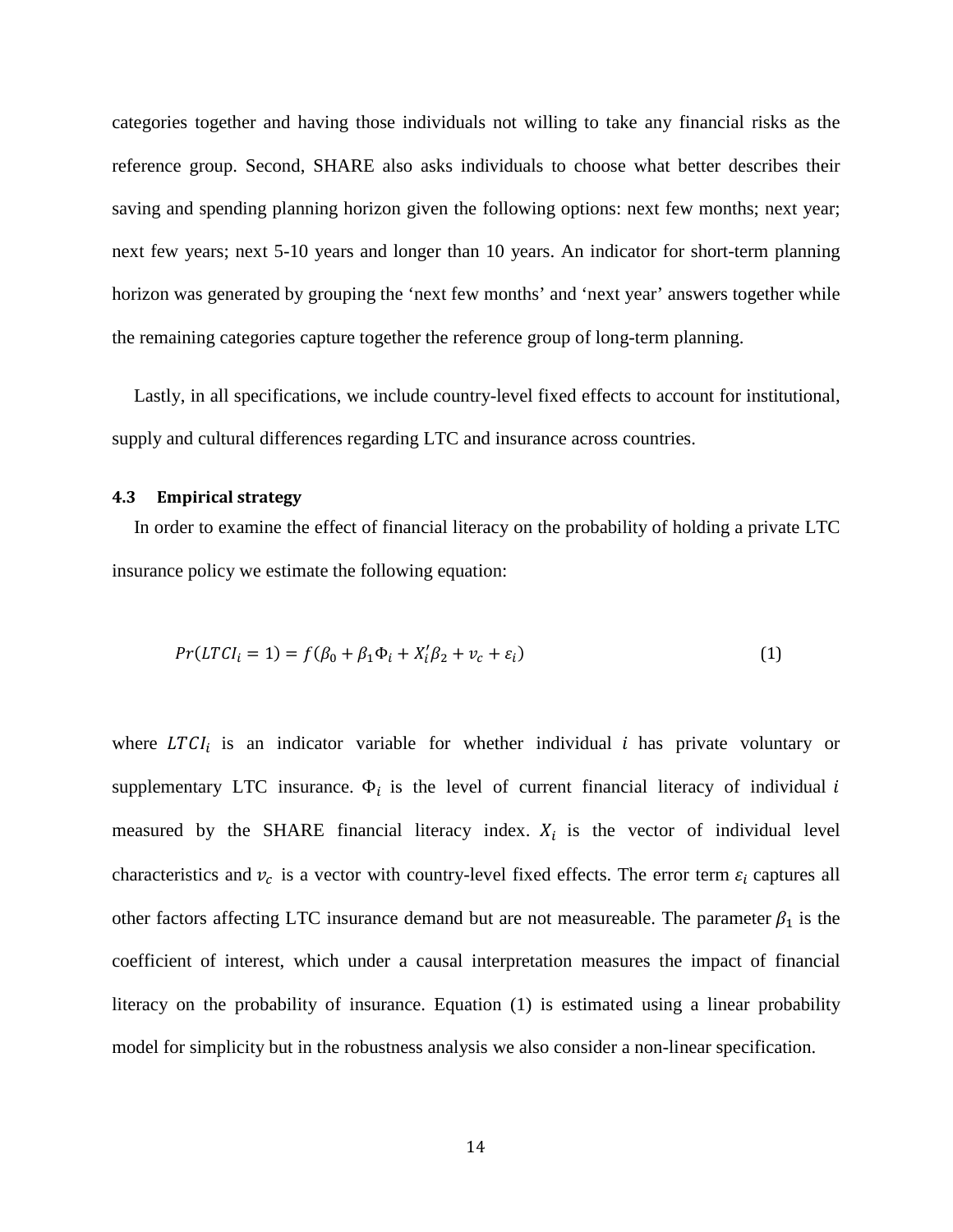The estimates from this model are unlikely to be consistent if financial literacy is endogenous. Financial literacy has been typically treated as a type of human capital, endogenously determined with respect to saving decisions in the literature [\(Jappelli and Padula 2013,](#page-27-12) [Lusardi and Mitchell](#page-28-14)  [2014\)](#page-28-14). In the context of LTC insurance endogeneity may arise as a result of reverse causality, whereby those with experience in having insurance develop a better understanding of financial matters, or as a result of omitted variables that we don't fully control for. Such variables may include unobserved risk factors and preference-based variables such as time preferences, risk preferences, cautiousness or taste for financial issues. These variables are usually not measured accurately (for example [\(Finkelstein and McGarry 2006\)](#page-27-11) found evidence of residual private information about risk factors even after controlling for a wide range of risk factors) and are expected to affect both decisions to buy LTC insurance and invest in acquiring financial literacy [\(Jappelli 2010,](#page-27-13) [Bradford and Burgess 2010,](#page-26-5) [Meier and Sprenger 2013,](#page-28-15) [de Meza and Webb 2001,](#page-27-8) [Cox, Brounen et al. 2015,](#page-27-14) [Bajo, Barbi et al. 2015\)](#page-26-12). The direction of the effect of these unobserved factors is not clear a priori and thus the sign of the bias is ambiguous.

As a first step in the identification strategy, we try to control for as many variables as possible including measures of the potentially omitted ones. However we don't expect to capture everything affecting insurance demand even in the more extended specification as SHARE does not include measures on all possible unobserved determinants. To deal with the remaining endogeneity concerns we employ an instrumental variables approach. Building on equation (1) we estimate the following linear probability model that accounts for the potential endogeneity of financial literacy with the use of instruments using the generalized method of moments (GMM):

$$
Pr(LTCI_i = 1) = \beta_0 + \beta_1 \Phi_i + X_i' \beta_2 + v_c + \varepsilon_i
$$
 (2)

$$
\Phi_i = \gamma_0 + X_i' \gamma_1 + Z_i' \gamma_2 + v_c + u_i \tag{3}
$$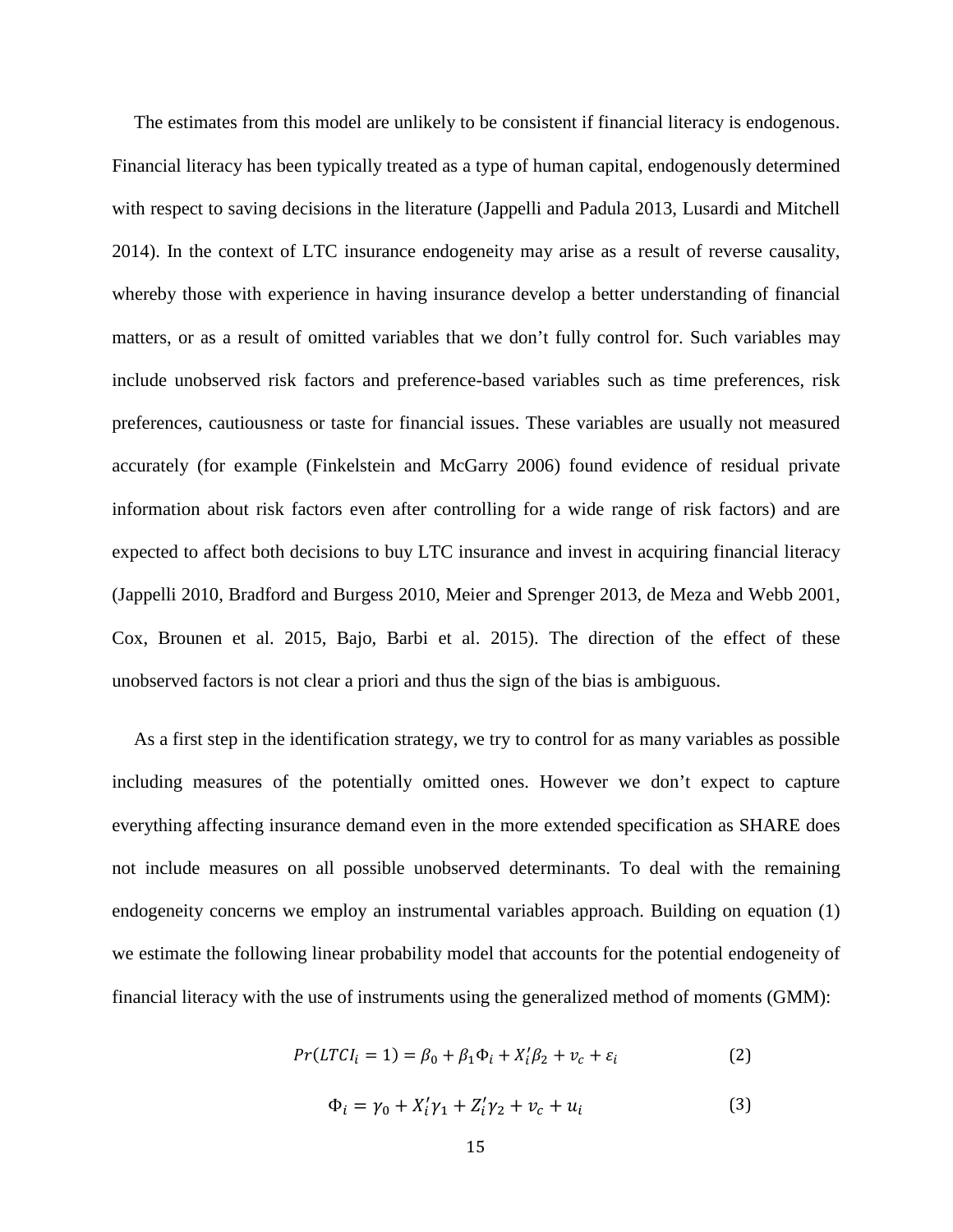where  $X'_i$  is the vector of control variables as in (1) and  $Z'_i$  is a vector of instruments for financial literacy.

As a candidate instrument for financial literacy, we propose a measure that relates to the cost or efficiency of acquiring financial knowledge, namely early life ability as measured by school performance. Early life skills are likely to be highly correlated with the current level of financial literacy by reducing the cost or increasing the efficiency of acquiring financial knowledge, exogenous to unobserved factors affecting LTC insurance demand in later life and have no direct effect on the LTC insurance choice other than through later life financial literacy. To the extent that our measure captures an exogenous early life endowment then these assumptions are likely to be satisfied. Under these assumptions the IV estimates will be consistent estimates of the effect of financial literacy on LTC insurance coverage. In particular the measure used from SHARE is a question from the childhood module asking respondents about their relative performance in language at school at the age of ten.<sup>[11](#page-16-0)</sup> According to [Havari and Mazzonna \(2011\)](#page-27-15) the childhood information found in the SHARE retrospective studies shows a good level of internal and external validity. This finding mitigates potential concerns about recall bias in the answers and makes us more confident about using this data.

#### **5 Results**

Table 4 presents summary statistics for all the variables used in the empirical model. LTC insurance coverage lies on average around 7% and financial literacy at 3.25 for the restricted

<span id="page-16-0"></span><sup>&</sup>lt;sup>11</sup> SHARE also has a question on the relative school performance with respect to maths. Although we experimented with this variable as a possible instrument it didn't satisfy the Hansen's test of joint validity of instruments. We therefore used only language performance as an instrument in the main analysis and augmented the instrument set with other instruments for robustness.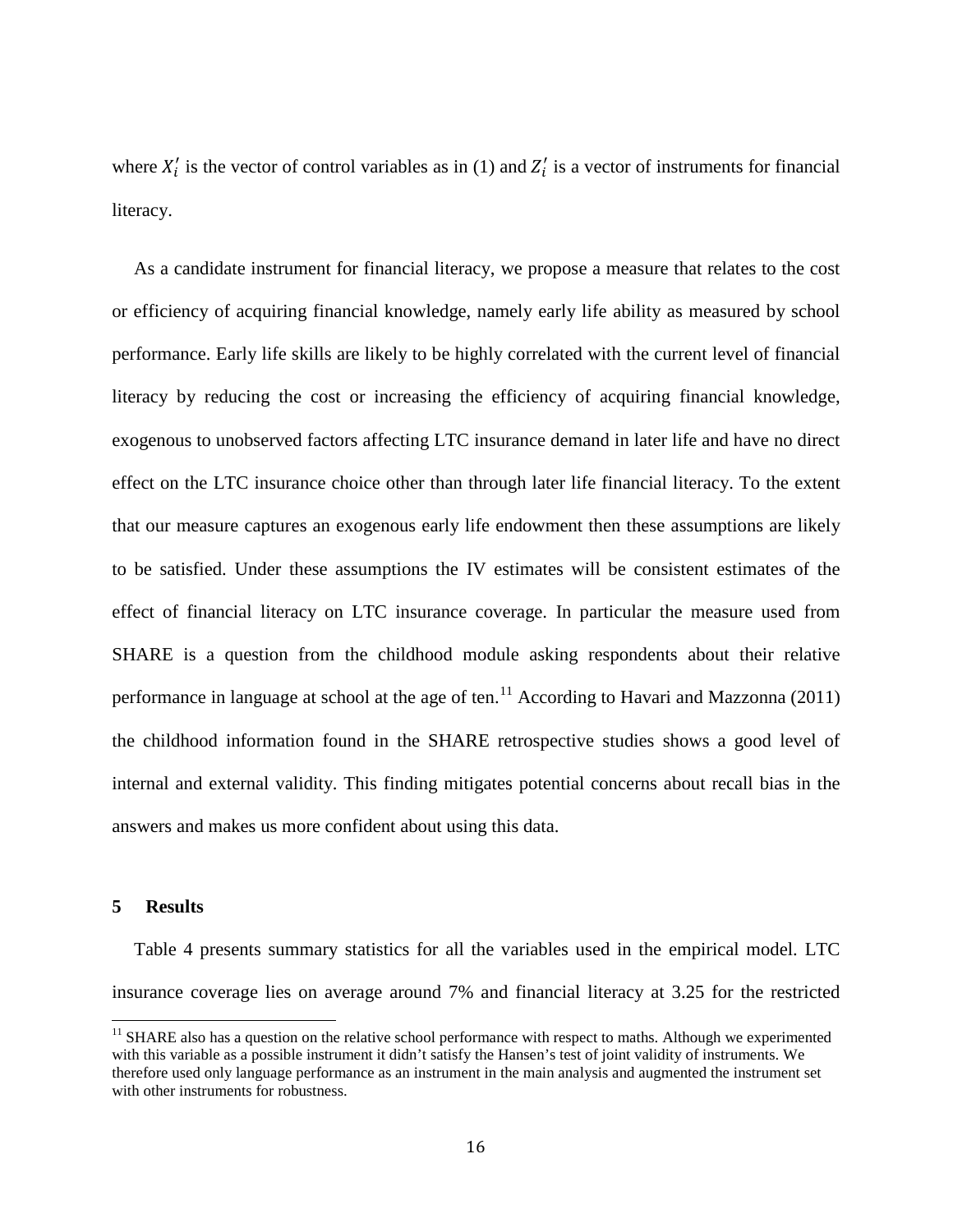sample of six countries. On average the age of the sample is close to 67 years old reflecting the focus of the survey on the elderly population. The percentage of women is higher than that of men at approximately 60%. The majority of the sample, 66%, are married or in partnership and 15% widowed. Primary education is the level of education reported more frequently (40%) followed by secondary education (36%); only a quarter of the sample have graduate or postgraduate education. The average number of children is 2.26. In terms of health outcomes, a large proportion of the sample (72%) report having a good to poor health status while on average people suffer from approximately two chronic conditions. Approximately 22% of the sample currently smoke. The vast majority of the sample (approximately 70%) report that they are not willing to take any financial risks while the saving and spending planning horizon does not extend beyond a year for approximately 60%.

| <b>Variable</b>                | <b>Mean</b> | St. Dev. | Min      | <b>Max</b> |
|--------------------------------|-------------|----------|----------|------------|
| Private LTCI                   | 0.07        | 0.26     | 0        |            |
| Financial literacy index       | 3.25        | 1.12     |          | 5          |
| Age                            | 66.78       | 10.17    | 31       | 100        |
| Female                         | 0.57        | 0.50     | 0        |            |
| Married                        | 0.66        | 0.47     | $\theta$ |            |
| Single                         | 0.09        | 0.29     | 0        |            |
| Divorced                       | 0.09        | 0.29     | $\theta$ |            |
| Widowed                        | 0.15        | 0.36     | $\theta$ |            |
| Pre-primary/ primary education | 0.40        | 0.49     | 0        |            |
| Secondary education            | 0.36        | 0.48     |          |            |
| Tertiary education             | 0.24        | 0.42     | 0        |            |
| Post-graduate education        | 0.01        | 0.12     | 0        |            |
| Number of children             | 2.26        | 1.43     | 0        | 17         |
| Number of chronic diseases     | 1.78        | 1.61     | 0        | 13         |
| Good/Fair/Poor health          | 0.72        | 0.45     | $\theta$ |            |
| Smoker                         | 0.22        | 0.41     | 0        |            |
| Financial risk tolerance       | 0.29        | 0.45     | 0        |            |
| Short-term planning horizon    | 0.59        | 0.49     | 0        |            |
| Wealth (log)                   | 10.79       | 2.33     | $-26.66$ | 15.90      |

#### **Table 4 Summary Statistics**

Source: SHARE Wave 5 release 5.0.0 using calibrated individual weights. Sample: Austria, Italy, France, Denmark, Israel, Czech Republic. Excluding individuals below 30 and above 100 years old.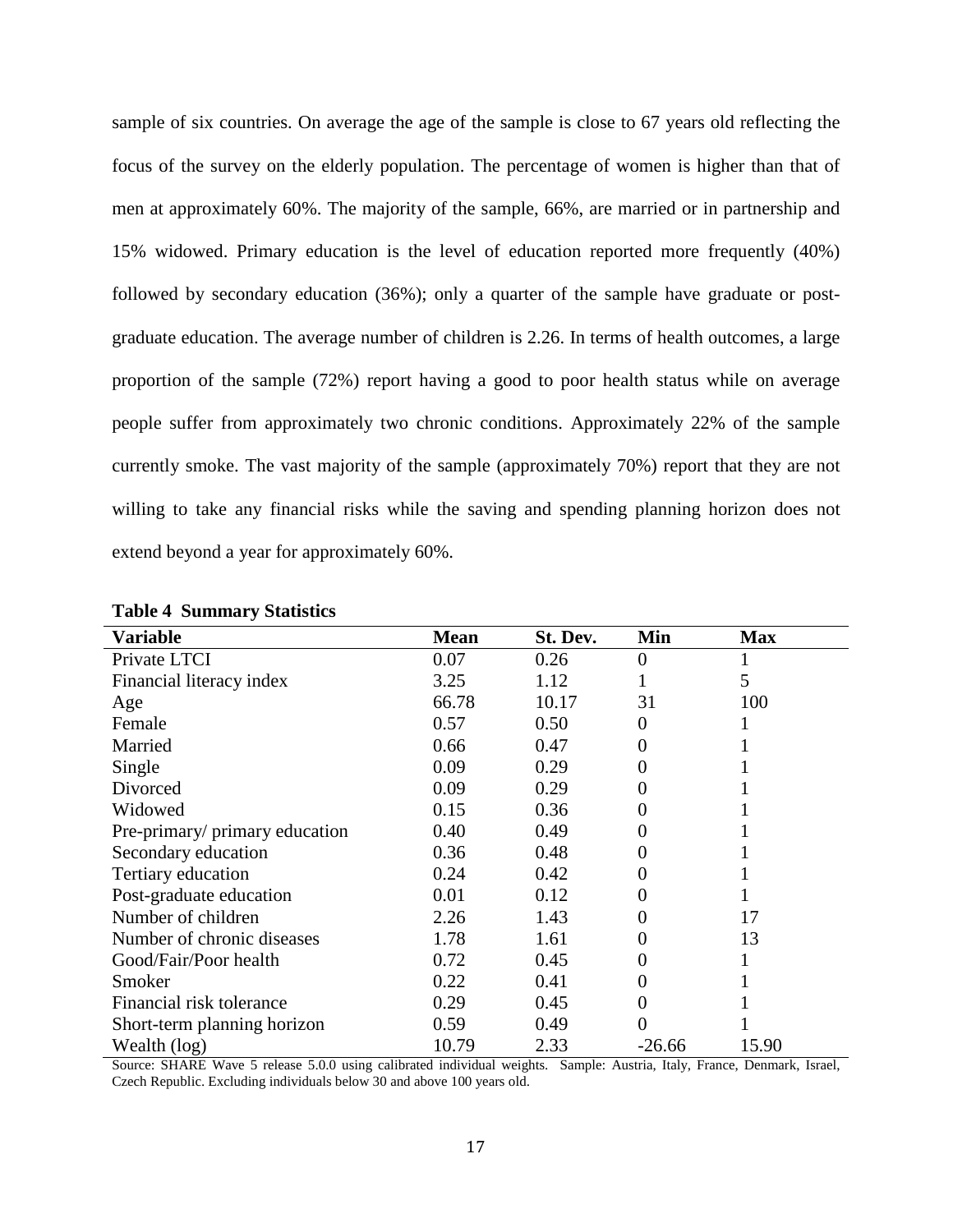Table 5 presents preliminary evidence of the correlation between the two variables of interest, reporting the level of financial literacy by insurance status. We see that on average financial literacy is higher among insurance owners. When we further look at the distribution across the financial literacy scale we see that the percentage of LTC owners is higher to that of non-owners at the highest financial literacy scores (4 and 5) and lower at the lowest literacy scores (1-3). A positive correlation therefore between financial literacy and LTC insurance becomes evident from this simple cross tabulation. In what follows we explore the effect of financial literacy on LTC insurance ownership after controlling for a number of confounding factors in an econometric model that accounts for the potential endogeneity of financial literacy in the context of LTC insurance.

| <b>Table 5</b> Financial interacy and private insurance                |      |      |       |       |       |       |  |
|------------------------------------------------------------------------|------|------|-------|-------|-------|-------|--|
| Percentage (%) of (non-) insurance holders by financial literacy score |      |      |       |       |       |       |  |
|                                                                        | Mean |      |       |       |       |       |  |
| <b>No LTCI</b>                                                         | 3.25 | 75   | 16.73 | 33.07 | 28.78 | 13.93 |  |
| <b>With LTCI</b>                                                       | 3.36 | 5.19 | 16.05 | 30.25 | 33.9  | 14.61 |  |

**Table 5 Financial literacy and private insurance**

Source: SHARE Wave 5 release 5.0.0 using calibrated individual weights. Sample: Austria, Italy, France, Denmark, Israel, Czech Republic. Excluding individuals below 30 and above 100 years old.

Table 6 reports the estimation results from the empirical application. Column (1) reports the linear probability estimates from model (1) with a basic set of controls while column (2) extends the specification to account for financial risk tolerance and planning horizon. We see that financial literacy has a positive and statistically significant effect (at 1% level) on the probability of having private LTC insurance in the baseline specification (column 1). A one-standard deviation increase in the financial literacy index raises the probability of insurance ownership by 0.5 percentage points. The effect remains positive and statistically significant (although now at the 10% level) even after controlling for financial risk tolerance and planning horizon (column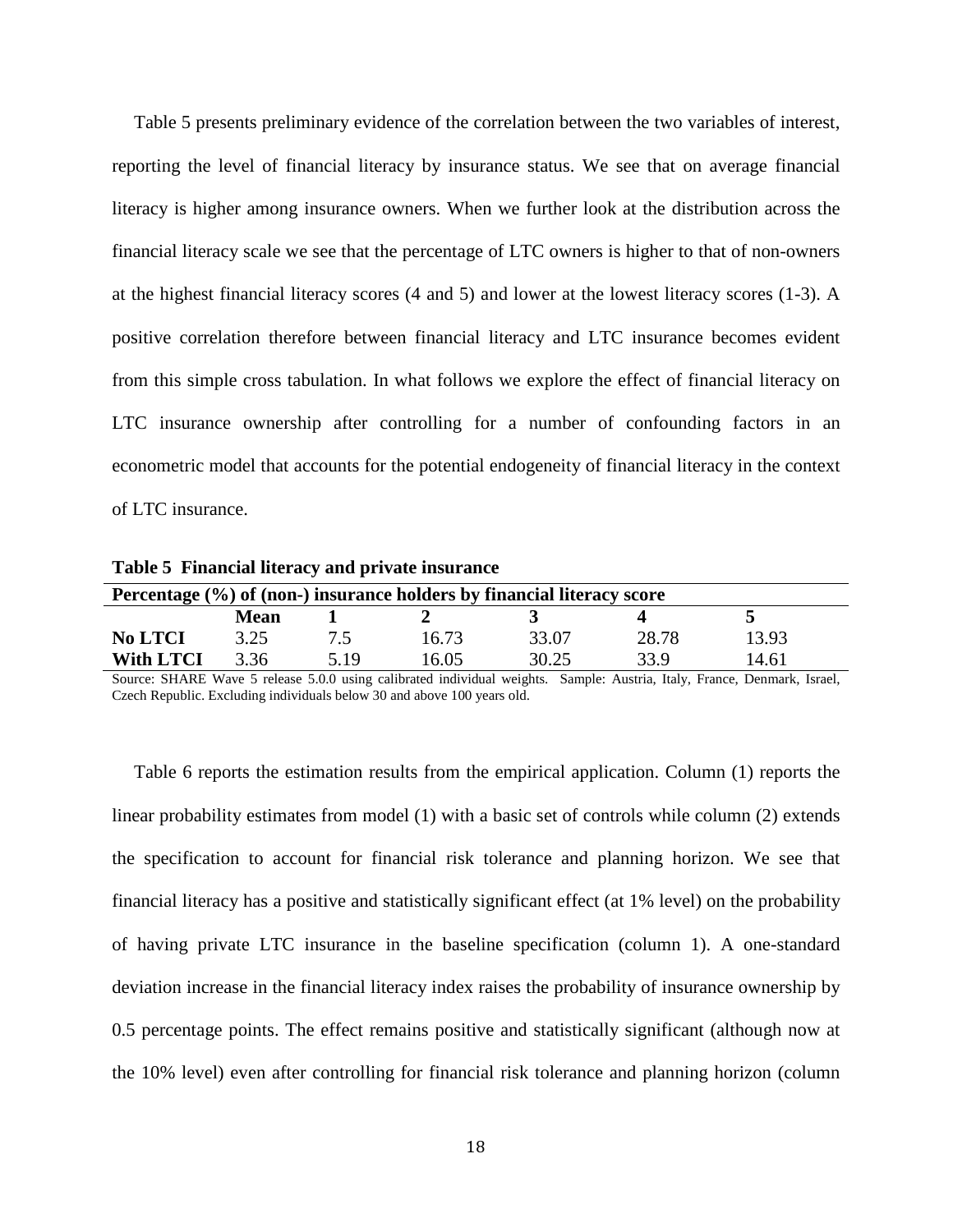2). The effect in this specification drops to 0.3 percentage points. Age has a non-linear positive effect initially rising and then falling after a certain age. We see therefore that our index of basic financial knowledge has an independent effect on insurance demand, above and beyond the effect of financial risk tolerance. Widowed individuals are significantly more likely to be privately insured compared to married. This may reflect the greater need for formal care after the death of a partner who could have been previously providing informal support. Evidence of substitution from family members is also found in the case of children since the number of children has a negative and statistically significant effect on the probability of having insurance. An alternative mechanism, also compatible with this finding, is that of intra-family moral hazard whereby parents may avoid insurance as a way to incentivize children to provide informal care. The health-related variables like the number of chronic conditions and an indicator variable for average to poor health status are interestingly found to reduce demand for private insurance in a statistically significant way. Although counter-intuitive this result could be explained in the case of supply side effects where people with worse health outcomes face higher insurance prices and therefore reduce demand [\(Finkelstein and McGarry 2006\)](#page-27-11). The finding is also compatible with the presence of preference-based advantageous selection in the LTC insurance market. If selection in this market takes place on the basis of characteristics like cautiousness, which has been shown to increase both demand for LTC insurance and investment in health prevention activities, it is likely we can observe a negative correlation between bad health conditions and insurance demand [\(Finkelstein and McGarry 2006\)](#page-27-11). In the second specification (column 2) which controls for variables that could be omitted in the error term we see that the effects remain negative and significant. The smoker indicator which except for a risk factor for LTC may also measure cautiousness [\(Finkelstein and McGarry 2006\)](#page-27-11) has a negative (yet not statistically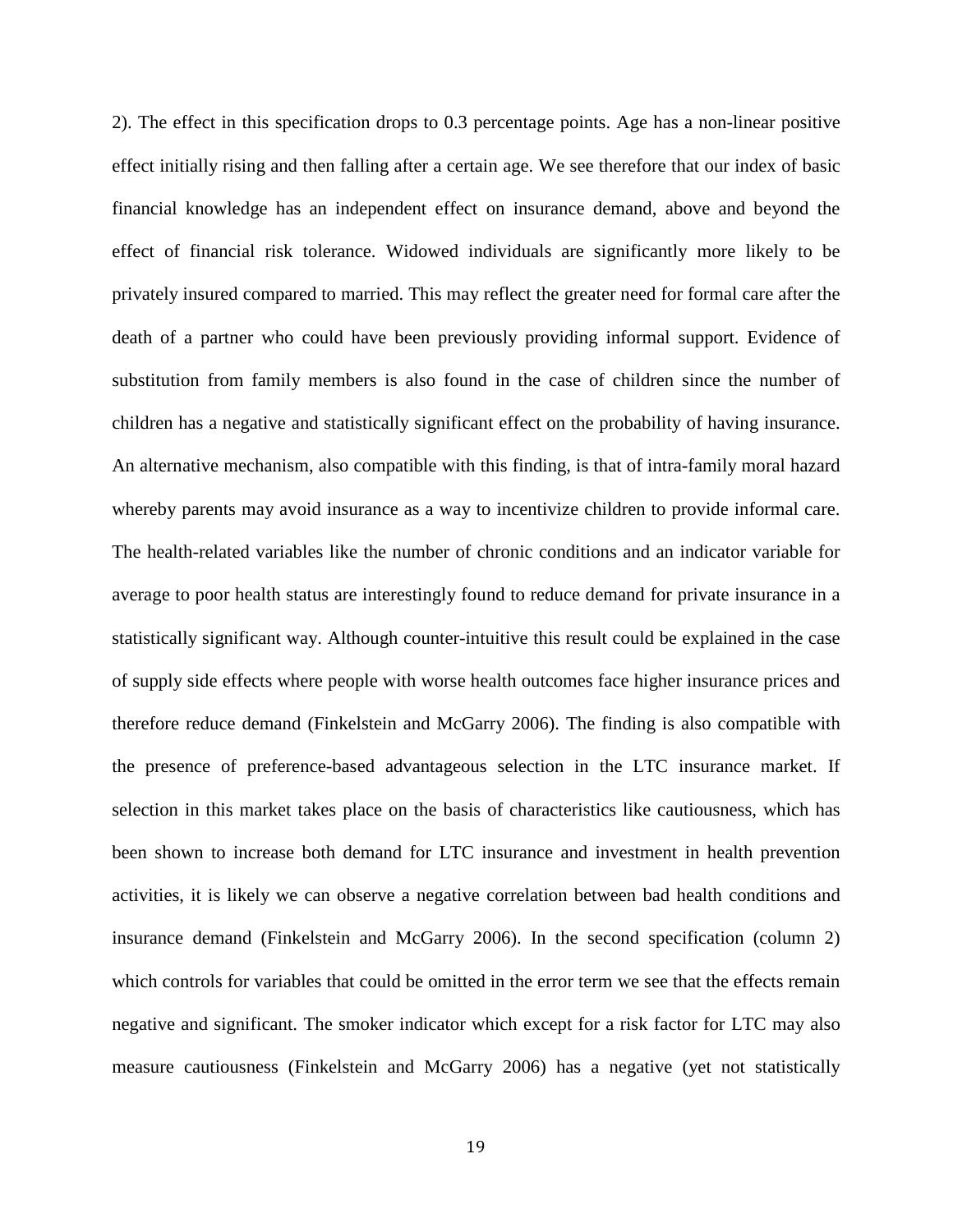significant) effect on the probability of owning insurance suggesting a possible advantageous selection in this sample. Insurance also seems to be purchased as a way of protecting individual wealth from expensive LTC since the wealth coefficient is estimated positive and statistically significant.

People with greater tolerance towards financial risks are associated with a higher insurance demand compared to those not willing to take any financial risks. Although risk aversion is intuitively associated with greater insurance demand [\(de Meza and Webb 2001\)](#page-27-8) the positive coefficient can be explained if our measure of financial risk tolerance picks up other characteristics. The question does not correspond to the typical lottery questions used to measure relative risk aversion coefficients. Although potentially highly correlated with the degree of risk aversion as a preference parameter, we expect the specific question to also pick up unobserved factors such as experience, attitude and even trust to financial products and markets. Evidence from other markets (e.g. stock market, mortgages) suggests that risk tolerance is associated with greater and more sophisticated participation in these markets [\(van Rooij, Lusardi et al. 2011,](#page-28-16) [Cox, Brounen et al. 2015\)](#page-27-14). Lastly, people with a short-term saving and spending planning horizon are, as expected, less likely to own insurance. Columns (3) and (4) report the respective IV estimates from model (2). We see that in the instrumental variables specification the financial literacy index coefficient remains positive and statistically significant (at the 1% level) in both the baseline and extended specifications (columns 3 and 4 respectively). A one-standard deviation increase in the financial literacy index raises the probability of insurance ownership by approximately 5 percentage points. This effect is sizeable when looked in comparison to other important determinants of insurance demand such as family arrangements, wealth and financial risk tolerance. The instrument is highly correlated with financial literacy suggesting no problems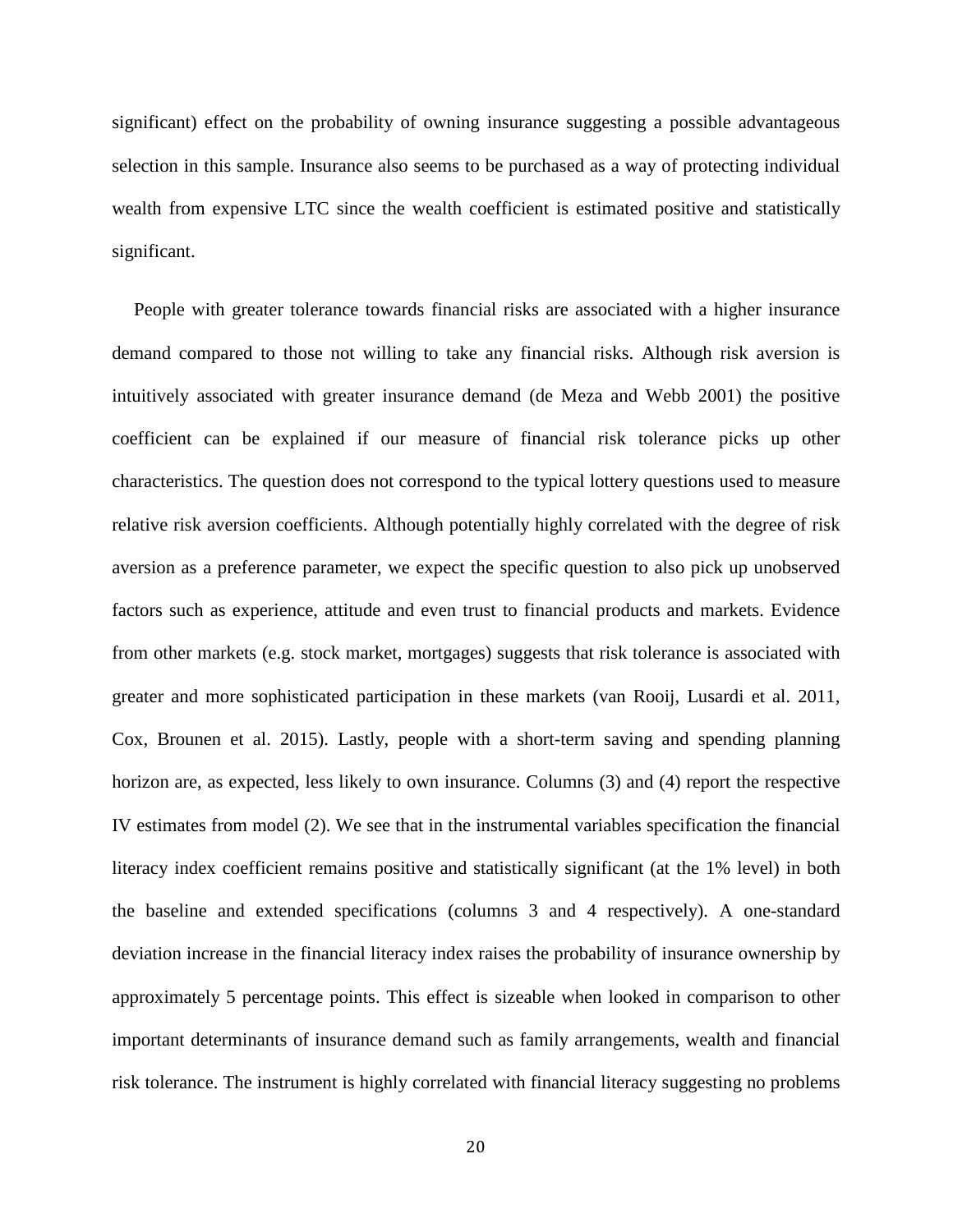with weak instruments while the endogeneity test shows that financial literacy should be treated as endogenous.

|                                   | <b>Linear Probability</b> |                 | IV             |               |
|-----------------------------------|---------------------------|-----------------|----------------|---------------|
|                                   | (1)                       | (2)             | (3)            | (4)           |
| Financial literacy index          | $0.00556***$              | $0.00301*$      | $0.0541***$    | $0.0448***$   |
|                                   | (0.00163)                 | (0.00171)       | (0.0168)       | (0.0171)      |
| Age                               | $0.00877***$              | $0.00818***$    | $0.00481**$    | 0.00584***    |
|                                   | (0.00183)                 | (0.00188)       | (0.00221)      | (0.00218)     |
| Age squared                       | $-0.0000652***$           | $-0.0000599***$ | $-0.0000322$ * | $-.0000402**$ |
|                                   | (0.000013)                | (0.000013)      | (0.000016)     | (0.000016)    |
| Female                            | $-0.00258$                | $-0.00147$      | $0.0104*$      | 0.00857       |
|                                   | (0.00347)                 | (0.00357)       | (0.00536)      | (0.00525)     |
| Single                            | 0.00228                   | 0.00387         | 0.00710        | 0.00759       |
|                                   | (0.00694)                 | (0.00718)       | (0.00723)      | (0.00738)     |
| Divorced                          | 0.00487                   | 0.00319         | 0.00424        | 0.00323       |
|                                   | (0.00561)                 | (0.00562)       | (0.00573)      | (0.00570)     |
| Widowed                           | $0.0215***$               | $0.0237***$     | $0.0254***$    | $0.0270***$   |
|                                   | (0.00543)                 | (0.00568)       | (0.00572)      | (0.00589)     |
| Primary education                 | 0.00644                   | 0.0155          | $0.0420**$     | $0.0443**$    |
|                                   | (0.0165)                  | (0.0167)        | (0.0208)       | (0.0207)      |
| Secondary education               | 0.00441                   | 0.00927         | 0.0174         | 0.0201        |
|                                   | (0.0163)                  | (0.0165)        | (0.0174)       | (0.0174)      |
| Tertiary education                | 0.0108                    | 0.0136          | 0.00930        | 0.0133        |
|                                   | (0.0165)                  | (0.0167)        | (0.0168)       | (0.0168)      |
| Number of children                | $-0.00550***$             | $-0.00636***$   | $-0.00400$ *** | $-0.00517***$ |
|                                   | (0.00127)                 | (0.00135)       | (0.00137)      | (0.00142)     |
| Number of chronic diseases        | $-0.00615***$             | $-0.00426***$   | $-0.00423***$  | $-0.00304**$  |
|                                   | (0.00112)                 | (0.00117)       | (0.00123)      | (0.00125)     |
| Good/fair/poor health             | $-0.0125***$              | $-0.0121***$    | $-0.00503$     | $-0.00599$    |
|                                   | (0.00435)                 | (0.00443)       | (0.00497)      | (0.00499)     |
| Smoker                            | $-0.00351$                | $-0.00396$      | $-0.00266$     | $-0.00369$    |
|                                   | (0.00390)                 | (0.00395)       | (0.00403)      | (0.00405)     |
| Financial risk tolerance          |                           | $0.0215***$     |                | $0.0156***$   |
|                                   |                           | (0.00421)       |                | (0.00480)     |
| Short-term planning horizon       |                           | $-0.00859**$    |                | $-0.00642*$   |
|                                   |                           | (0.00372)       |                | (0.00389)     |
| Wealth (log)                      | 0.00539***                | $0.00504***$    | 0.00383***     | $0.00360***$  |
|                                   | (0.000640)                | (0.000677)      | (0.000954)     | (0.000931)    |
| Constant                          | $-0.329***$               | $-0.309***$     | $-0.419***$    | $-0.416***$   |
|                                   | (0.0649)                  | (0.0665)        | (0.0749)       | (0.0785)      |
| Weak-id (K-P rk Wald F statistic) |                           |                 | 251.037***     | 237.167***    |
| Endog $(Chi-sq(1))$               |                           |                 | 9.345**        | $6.314**$     |
| Observations                      | 21,010                    | 19,456          | 20,403         | 19,116        |

**Table 6 Estimation results: Private long-term care insurance coverage**

\*\*\* p<0.01, \*\* p<0.05, \* p<0.1. Robust standard errors in parentheses. All regressions include country fixed effects. Sample: Austria, Italy, France, Denmark, Israel, Czech Republic. Reference categories: married or in partnership, post-graduate education, excellent/very good health, not willing to take any financial risks, saving and spending planning horizon is next few years/next 5-10 years/longer than 10 years. Excluded instrument: language skills at school (age 10).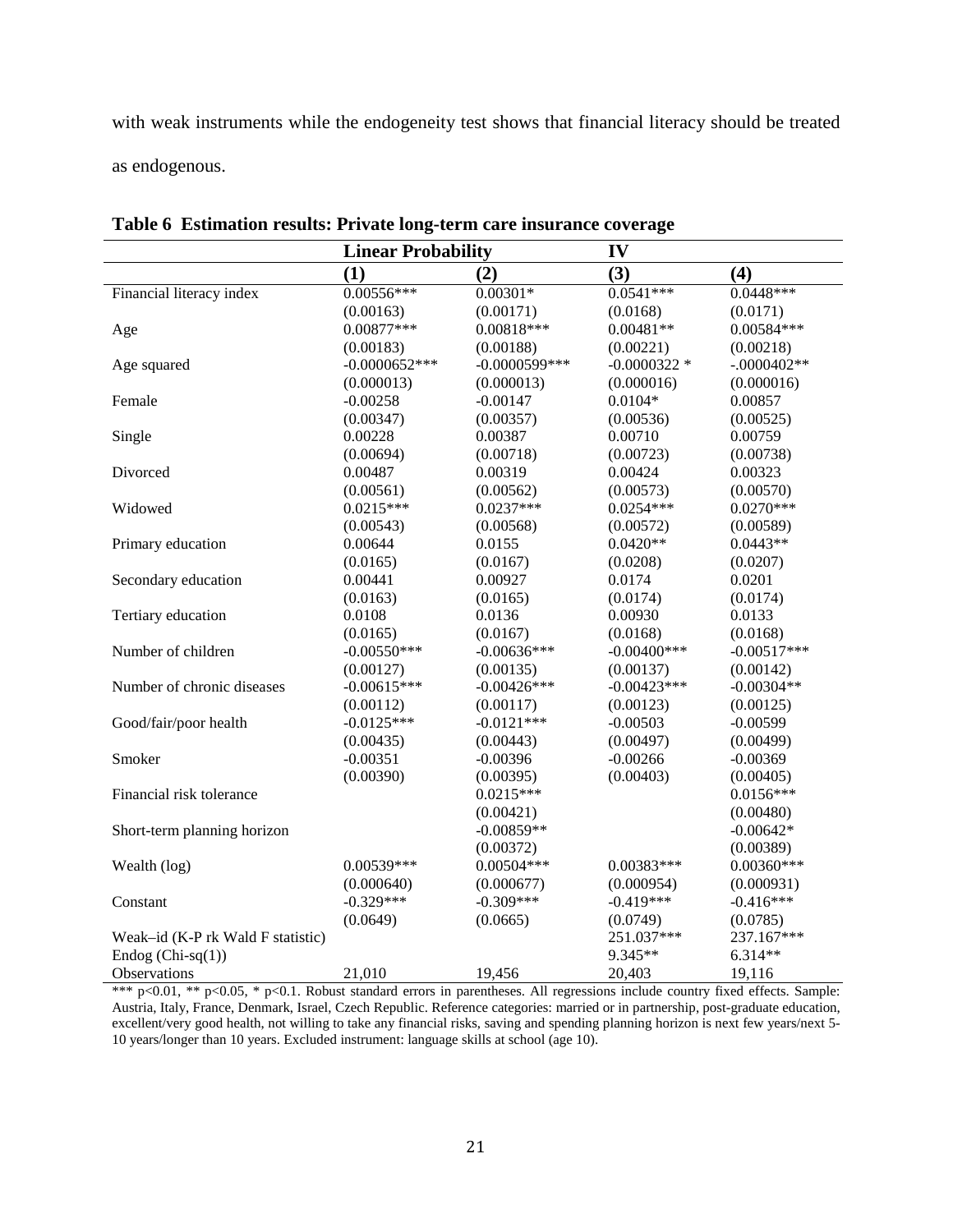#### **5.1 Robustness checks**

Table 7 reports a battery of robustness checks. First we wanted to test that school performance at age ten does not affect insurance demand due to a correlation with other early-life events and family background. We therefore estimated the extended IV model now including as additional controls the number of books, the number of rooms and the number of people in the household at the age of ten (column 1). Second, the use of only one instrument does not allow us to test for over identifying restrictions. To this end, we estimated the extended IV model with two instruments this time. In addition to the early life language skills, the average education attainment at the regional level (column 2) and the percentage of total country population of people living in urban areas when individuals were fifteen years old (column 3) were used as instruments. The rationale behind the choice of these instruments is that regional-level education and country-level past fraction of urban population affect the incentives to invest in financial literacy through increases in human capital and social interactions [\(Jappelli 2010\)](#page-27-13) without affecting the insurance decision. Next we replicated the main estimation model for the bigger sample, now including the countries that were excluded due to potential misrepresentation of coverage rates in the data (column 4). Lastly, we employed a non-linear specification with the use of an IV probit model. The results did not change with the new specifications. The effect of financial literacy is positive and statistically significant under all robustness checks. Furthermore, the diagnostic tests support our hypotheses including the overidentifying restrictions test that does not reject the null hypothesis of instrument validity in the case of two instruments.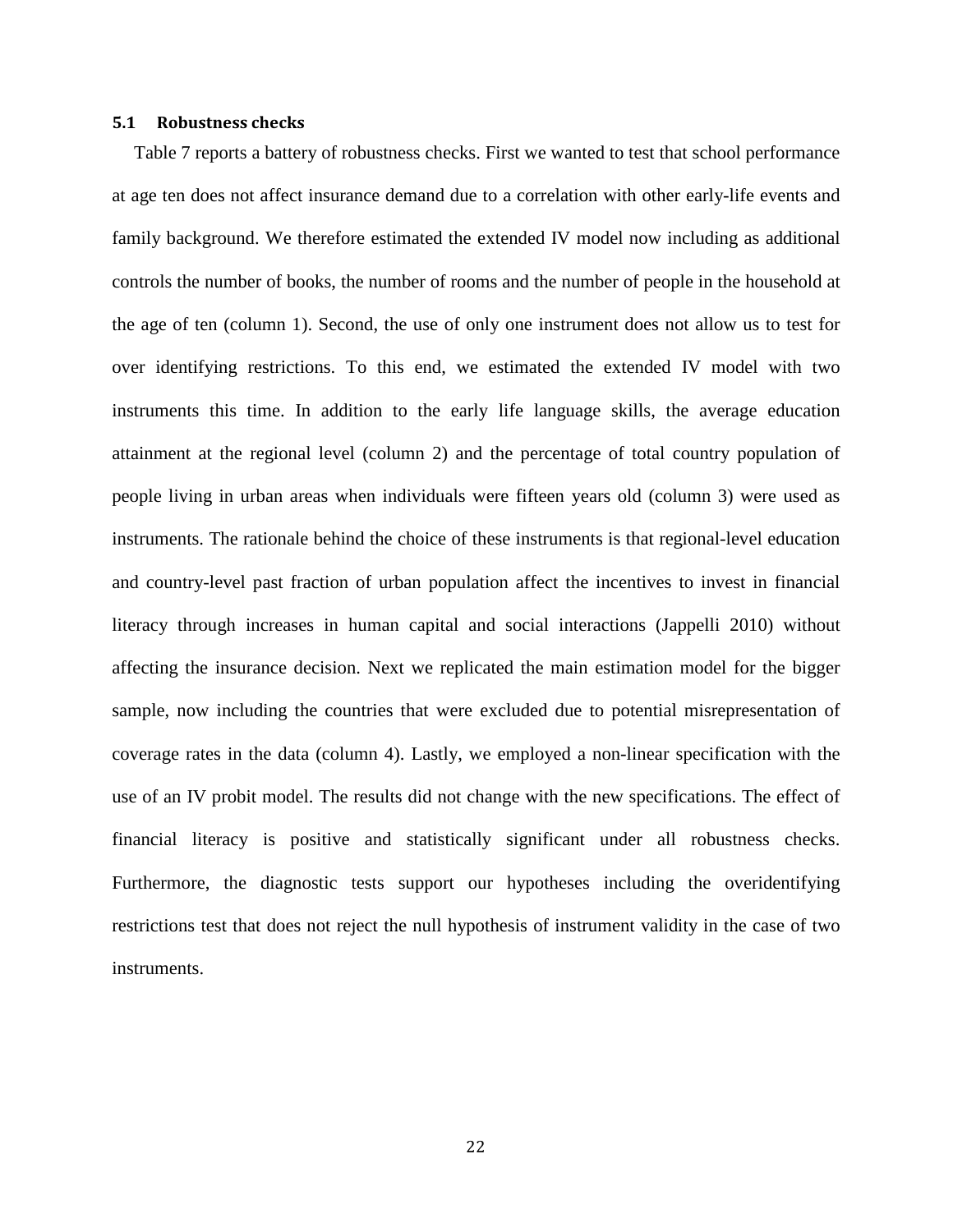|                          |            | $\mathbf{2)}$ | (3)        | (4)          | (5)        |
|--------------------------|------------|---------------|------------|--------------|------------|
| Financial literacy index | $0.0508**$ | $0.0443***$   | $0.0654**$ | $0.0316*$    | $0.0413**$ |
|                          | (0.0204)   | (0.0171)      | (0.0255)   | (0.0168)     |            |
| Weak-id                  | 168.662*** | 119.027***    | 54.757***  | $306.461***$ | 243.65***  |
| Over-id                  |            | 0.079         | 2.561      |              |            |
| Endog                    | $5.902**$  | $6.169**$     | $7.115**$  | $3.065**$    | $6.16**$   |
| <b>Observations</b>      | 18,797     | 19,115        | 11,388     | 33,708       | 19,116     |

#### **Table 7 Robustness checks**

\*\*\* p<0.01, \*\* p<0.05, \* p<0.1. Robust standard errors in parentheses. All regressions include country fixed effects. (1): 2sls estimation; controls and instrument as in model 4 table 5; additional controls include number of books in household at age 10, number of rooms in household at age 10, number of people in household at age 10. (2): 2sls estimation; controls as in model 4 table 5; additional excluded instrument: average educational attainment at regional level. (3): 2sls estimation; controls as in model 4 table 5; additional excluded instrument: percentage of total country population of people living in urban areas when individuals were 15 years old. Historical data on fraction of urban population taken from World Bank World Development Indicators database since 1960. (4): 2sls estimation; controls and instrument as in model 4 table 5; extended sample: Austria, Netherlands, Spain, Italy, France, Denmark, Switzerland, Israel, Czech Republic and Luxembourg. (5): IV probit estimation; controls and instrument as in model 4 table 5; average marginal effect reported.

#### **6 Conclusion**

We have considered the role of financial literacy on the demand for private LTC insurance. With population ageing and increasing needs for formal LTC services, understanding the reasons that constrain or stimulate LTC insurance demand is important both from an individual welfare and government spending point of view.

Using data from the European survey SHARE we found evidence of low levels of financial literacy among the elderly despite financial literacy consisting of basic numeracy and financial concepts. When estimating the effect of financial literacy on insurance demand in later life we addressed the issue of endogeneity with an instrumental variables approach using early life ability measured by school performance at the age of ten. The preferred IV estimates indicate that financial literacy has a positive and statistically significant effect on the probability of holding private LTC insurance. This effect is also sizeable and distinct from other effects such as risk factors, financial risk tolerance and time discounting.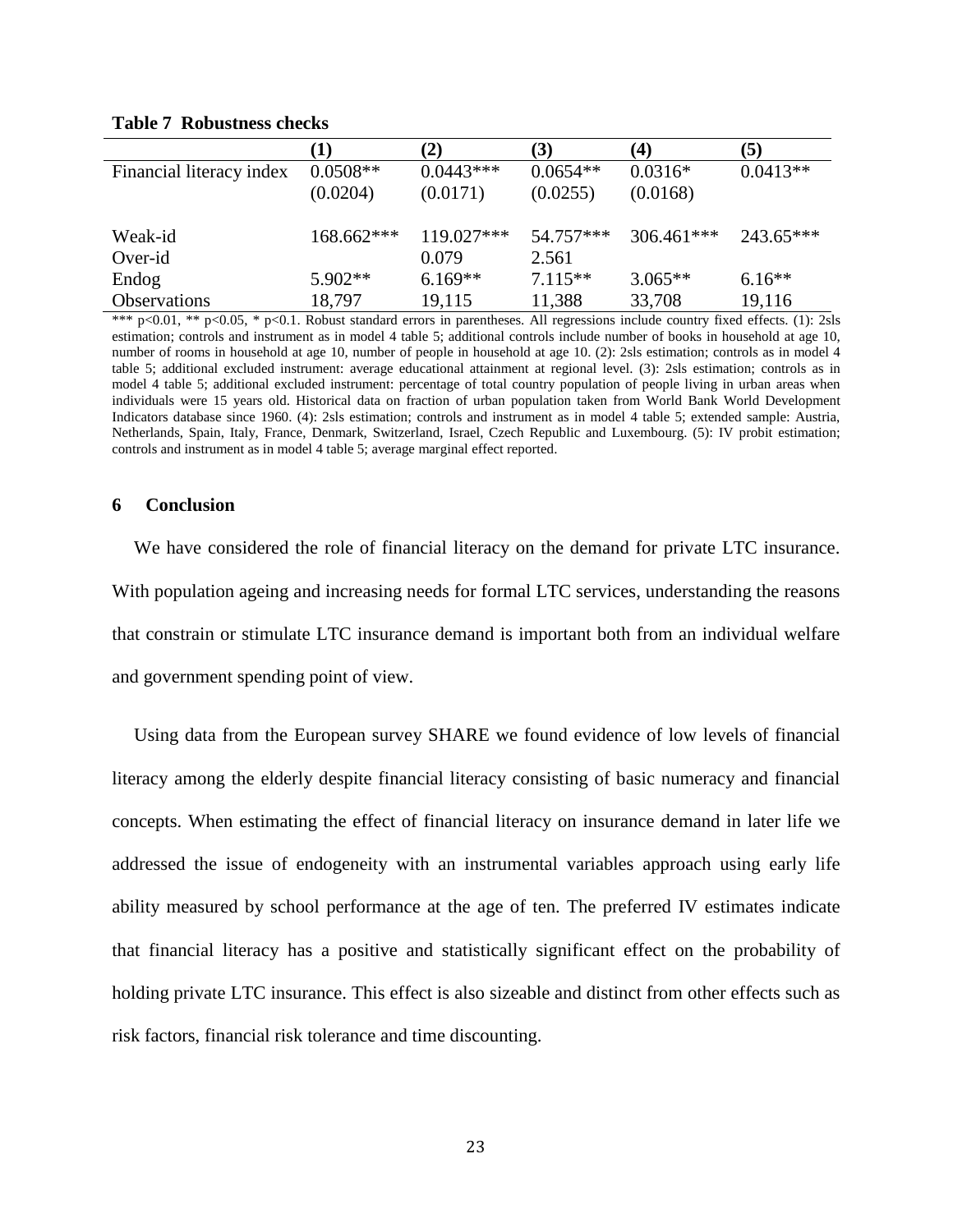A few limitations are worth noting. First, identification rests on the typical instrumental variables assumptions some of which are difficult to test. The weak instruments and overidentifying restrictions tests were satisfied and financial literacy was found significant even after controlling for a range of other early life characteristics. To the extent that our measure of early life skills captures exogenous characteristics we are confident that the instrument is unlikely to be correlated to unobserved characteristics in later life.

A second limitation of this work is that we are not able to identify the mechanisms behind this effect. The positive coefficient suggests that individuals underestimate the value of insurance in the absence of financial literacy but the data does not allow us to disentangle the underlying changes. We have discussed limited information and behavioural biases such as loss aversion, framing and status quo bias as potential frameworks for the financial literacy effect but we cannot be sure which effect is at play. We leave the study of these mechanisms for future research.

The results have useful policy implications. If better financial skills in old age are linked to higher coverage rates then better preparedness of the elderly is an effective way to stimulate demand. Our measure of financial literacy in this application consisted of a set of very basic numerical skills and financial knowledge such as interest rate compounding. The effect was positive and significant beyond and above attitudes towards risk and time discounting suggesting that enhancing even just basic financial knowledge is important. Of course educational programs aimed at the financial sophistication of the elderly need to be considered along with other policy alternatives, such as tax subsidies [\(Goda 2011\)](#page-27-16) but given the large estimated effect it is likely that they are a potentially cost effective intervention in raising insurance coverage.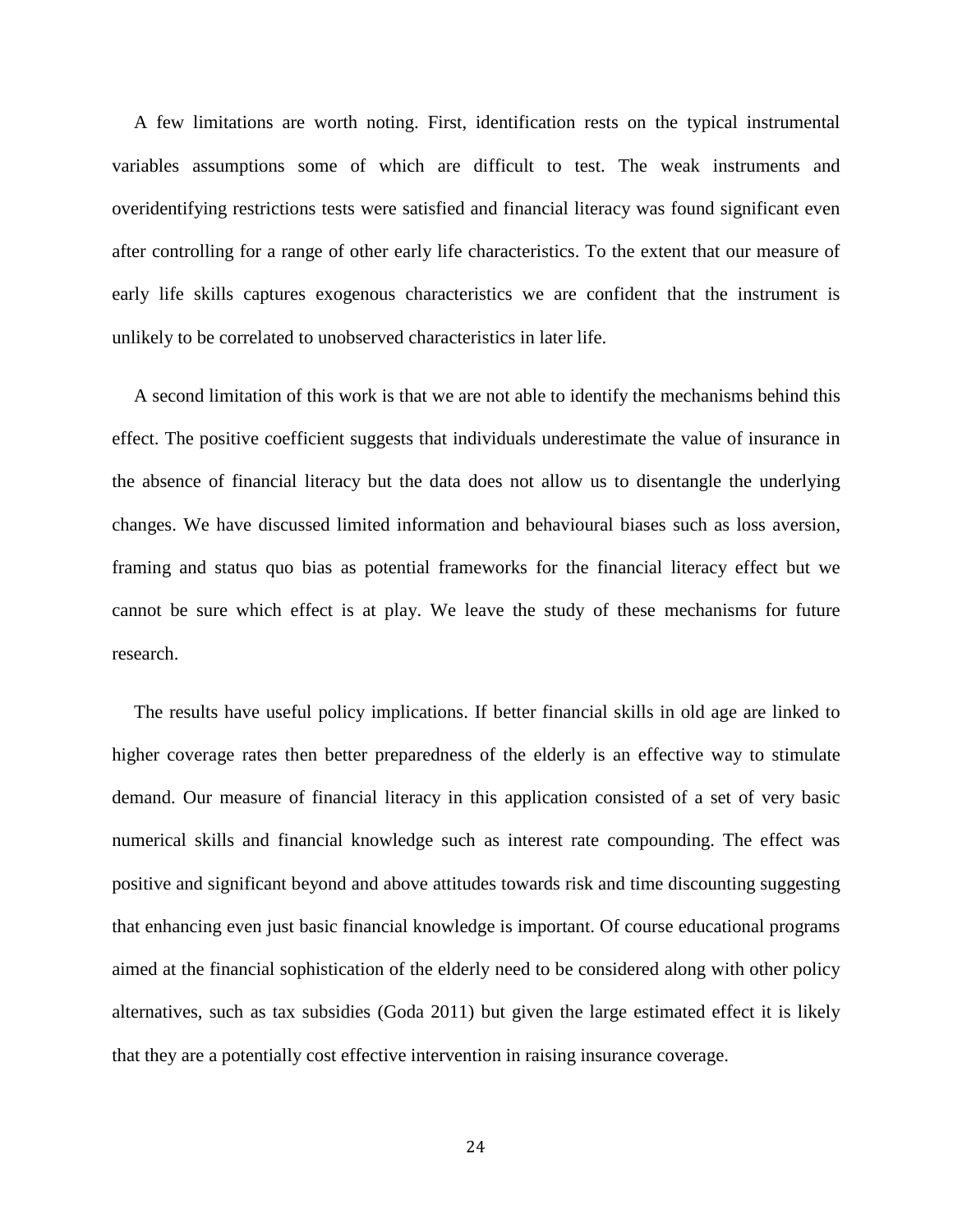#### **Acknowledgements**

This paper uses data from SHARE Waves 1, 2, 3 (SHARELIFE), 4 and 5 (DOIs: 10.6103/SHARE.w1.500, 10.6103/SHARE.w2.500, 10.6103/SHARE.w3.500, 10.6103/SHARE.w4.500, 10.6103/SHARE.w5.500), see Börsch-Supan et al. (2013) for methodological details. The SHARE data collection has been primarily funded by the European Commission through the FP5 (QLK6-CT-2001-00360), FP6 (SHARE-I3: RII-CT-2006-062193, COMPARE: CIT5-CT-2005-028857, SHARELIFE: CIT4-CT-2006-028812) and FP7 (SHARE-PREP: N°211909, SHARE-LEAP: N°227822, SHARE M4: N°261982). Additional funding from the German Ministry of Education and Research, the U.S. National Institute on Aging (U01\_AG09740-13S2, P01\_AG005842, P01\_AG08291, P30\_AG12815, R21\_AG025169, Y1- AG-4553-01, IAG\_BSR06-11, OGHA\_04-064) and from various national funding sources is gratefully acknowledged (see www.share-project.org).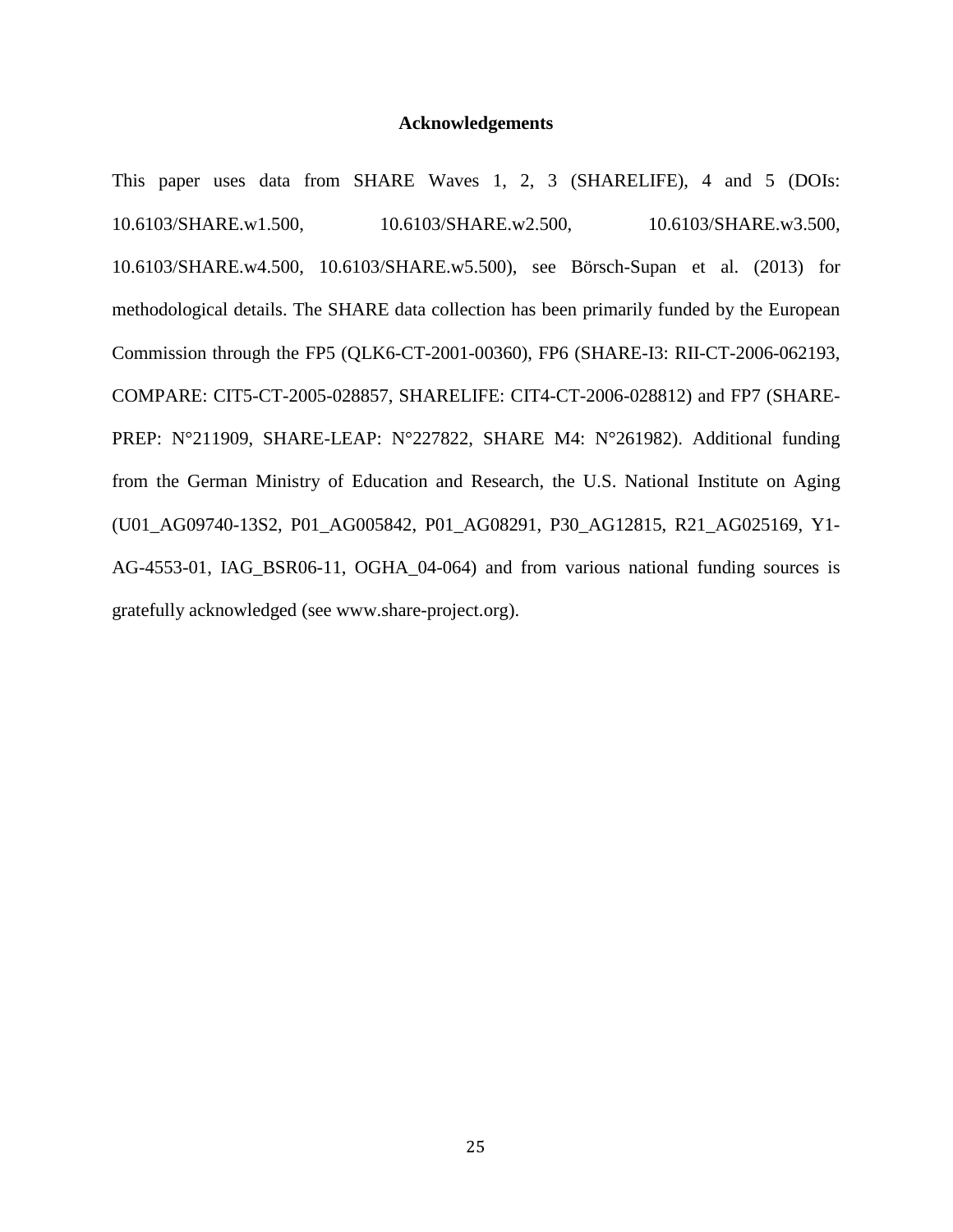#### **7 References**

- <span id="page-26-3"></span>Agarwal, S., J. C. Driscoll, et al. (2009). "The Age of Reason: Financial Decisions over the Life Cycle and Implications for Regulation." Brookings Papers on Economic Activity: 51-101.
- <span id="page-26-11"></span>Atkinson, A. and F. Messy (2012). "Measuring Financial Literacy: Results of the OECD/ International Network on Financial Education (INFE) Pilot Study"." OECD Working Papers on Finance, Insurance and Private Pensions.
- <span id="page-26-7"></span>Baicker, K., W. J. Congdon, et al. (2012). "Health Insurance Coverage and Take-Up: Lessons from Behavioral Economics." Milbank Quarterly **90**(1): 107-134.
- <span id="page-26-12"></span>Bajo, E., M. Barbi, et al. (2015). "Financial literacy, households' investment behaviour and risk propensity." Journal of Financial Management, Market and Institutions.
- <span id="page-26-4"></span>Banks, J. (2010). "Cognitive Function, Financial Literacy and Financial Outcomes at Older Ages: Introduction." Economic Journal **120**(548): F357-F362.
- <span id="page-26-8"></span>Benartzi, S., A. Previtero, et al. (2011). "Annuitization Puzzles." Journal of Economic Perspectives **25**(4): 143-164.
- Börsch-Supan, A. (2015). Survey of Health, Ageing and Retirement in Europe (SHARE) Wave 5. Release version: 5.0.0. SHARE-ERIC. Data set. DOI: 10.6103/SHARE.w5.500.
- Börsch-Supan, A., Brandt, M., Hunkler, C., Kneip, T., Korbmacher, J., Malter, F., Schaan, B., Stuck, S. and Zuber, S. (2013). Data Resource Profile: The Survey of Health, Ageing and Retirement in Europe (SHARE). International Journal of Epidemiology
- <span id="page-26-5"></span>Bradford, D. W. and J. F. Burgess (2010). Chapter 4 Individual Time Preferences and Health Behaviours with an Application to Health Insurance. Current Issues in Health Economics. D. Slottje and R. Tchernis, Emerald Group Publishing Limited. **290:** 63-93.
- <span id="page-26-6"></span>Brammli-Greenberg, S., R. Waitzberg, et al. (2012). Private Long-Term Care Insurance in Israel, Smokler Center for Health Policy Research.
- <span id="page-26-9"></span>Brown, J., J. Kling, et al. (2008). "Why don't people insure later-life consumption? A framing explanation of the under-annuitization puzzle." American Economic Review **98**(2): 304-309.
- <span id="page-26-1"></span>Brown, J. R. and A. Finkelstein (2008). "The interaction of public and private insurance: Medicaid and the long-term care insurance market." American Economic Review **98**(3): 1083-1102.
- <span id="page-26-0"></span>Brown, J. R. and A. Finkelstein (2009). "The Private Market for Long-Term Care Insurance in the United States: A Review of the Evidence." Journal of Risk and Insurance **76**(1): 5-29.
- <span id="page-26-10"></span>Bucher-Koenen, T., J. Schütz, et al. (2015). Long-term care insurance across Europe. Ageing in Europe - Supporting Policies for an Inclusive Society, SHARE.
- <span id="page-26-2"></span>Coe, N. B., M. M. Skira, et al. (2015). "Long-term care insurance: Does experience matter?" Journal of Health Economics **40**: 122-131.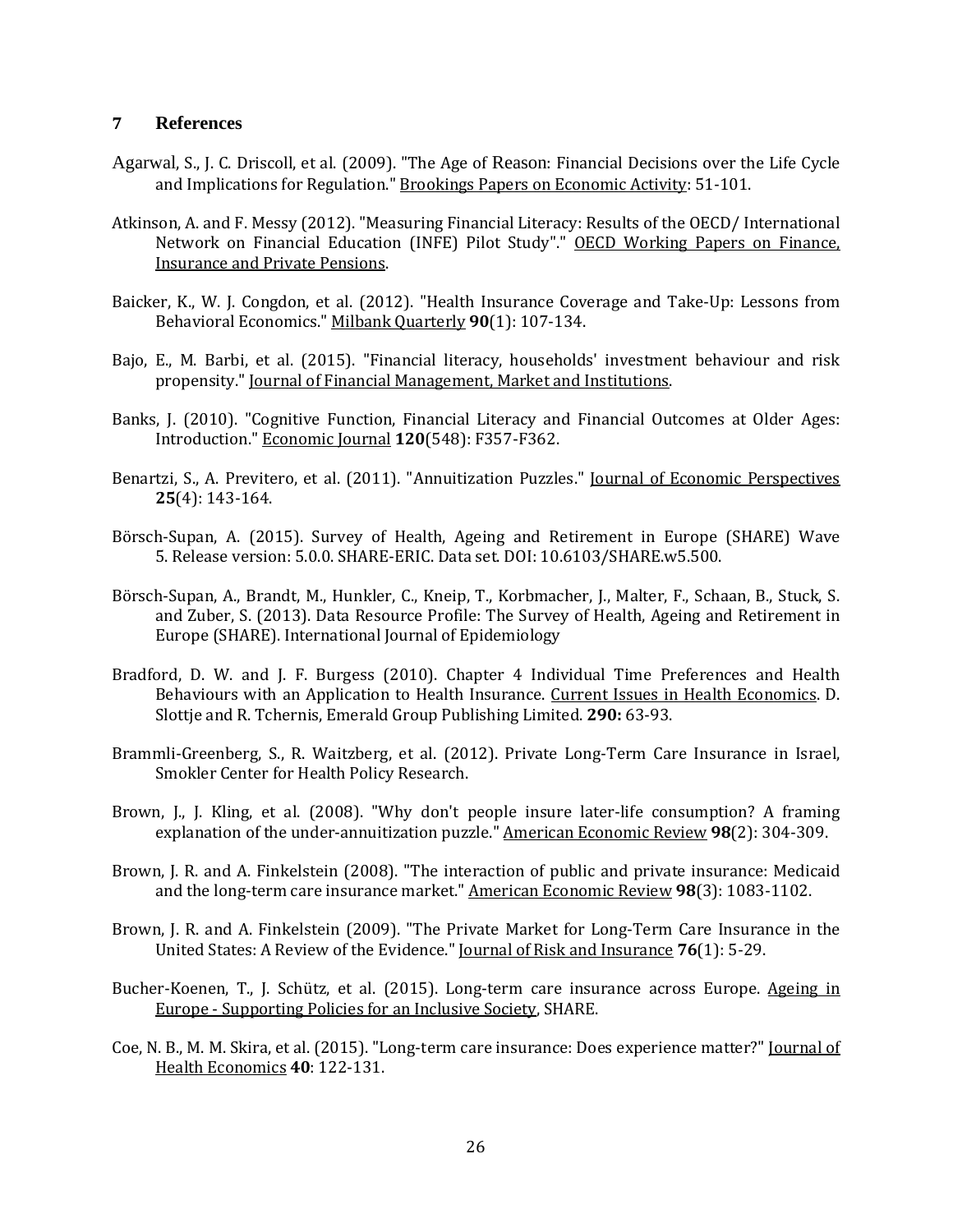- <span id="page-27-2"></span>Colombo, F., A. Llena-Nozal, et al. (2011). Help Wanted? Providing and Paying for Long-Term Care, OECD Health Policy Studies.
- <span id="page-27-0"></span>Colombo, F. and J. Mercier (2012). "Help Wanted? Fair and Sustainable Financing of Long-term Care Services." Applied Economic Perspectives and Policy **34**(2): 316-332.
- <span id="page-27-4"></span>Costa-Font, J. (2010). "Family ties and the crowding out of long-term care insurance." Oxford Review of Economic Policy **26**(4): 691-712.
- <span id="page-27-1"></span>Costa-Font, J. and C. Courbage (2012). Financing long-term care in Europe: institutions, markets and models. Basingstoke, UK, Palgrave Macmillan.
- <span id="page-27-5"></span>Costa-Font, J. and M. Font (2009). "Does 'early purchase' improve the willingness to pay for longterm care insurance?" Applied Economics Letters **16**(13): 1301-1305.
- <span id="page-27-7"></span>Courbage, C. and N. Roudaut (2008). "Empirical Evidence on Long-term Care Insurance Purchase in France." Geneva Papers on Risk and Insurance-Issues and Practice **33**(4): 645-658.
- <span id="page-27-14"></span>Cox, R., D. Brounen, et al. (2015). "Financial Literacy, Risk Aversion and Choice of Mortgage Type by Households." Journal of Real Estate Finance and Economics **50**(1): 74-112.
- <span id="page-27-3"></span>Davidoff, T. (2010). "Home equity commitment and long-term care insurance demand." Journal of Public Economics **94**(1-2): 44-49.
- <span id="page-27-8"></span>de Meza, D. and D. C. Webb (2001). "Advantageous Selection in Insurance Markets." RAND Journal of Economics **32**(2): 249-262.
- <span id="page-27-9"></span>Dominitz, J., A. Hung, et al. (2008). "How do mutual fund fees affect investor choices?" RAND Working Paper **WR-653**.
- <span id="page-27-6"></span>FFSA (2010). "Rapport Annuel FFSA."
- <span id="page-27-11"></span>Finkelstein, A. and K. McGarry (2006). "Multiple dimensions of private information: Evidence from the long-term care insurance market." American Economic Review **96**(4): 938-958.
- <span id="page-27-16"></span>Genworth 2014, Cost of Care Survey
- Goda, G. S. (2011). "The impact of state tax subsidies for private long-term care insurance on coverage and Medicaid expenditures." Journal of Public Economics **95**(7-8): 744-757.
- <span id="page-27-10"></span>Gottlieb, D. and O. S. Mitchell (2015). "Narrow framing and long-term care insurance." NBER Working Paper 21048.
- <span id="page-27-15"></span>Havari, E. and F. Mazzonna (2011). "Can we trust older people's statements on their childhood circumstances? Evidence from SHARELIFE." SHARE Working Paper Series 05-2011.
- <span id="page-27-13"></span>Jappelli, T. (2010). "Economic litearcy: An international comparison." Economic Journal **120**: F429- F451.
- <span id="page-27-12"></span>Jappelli, T. and M. Padula (2013). "Investment in Financial Literacy and Saving Decisions." Journal of Banking and Finance **37**(8): 2779-2792.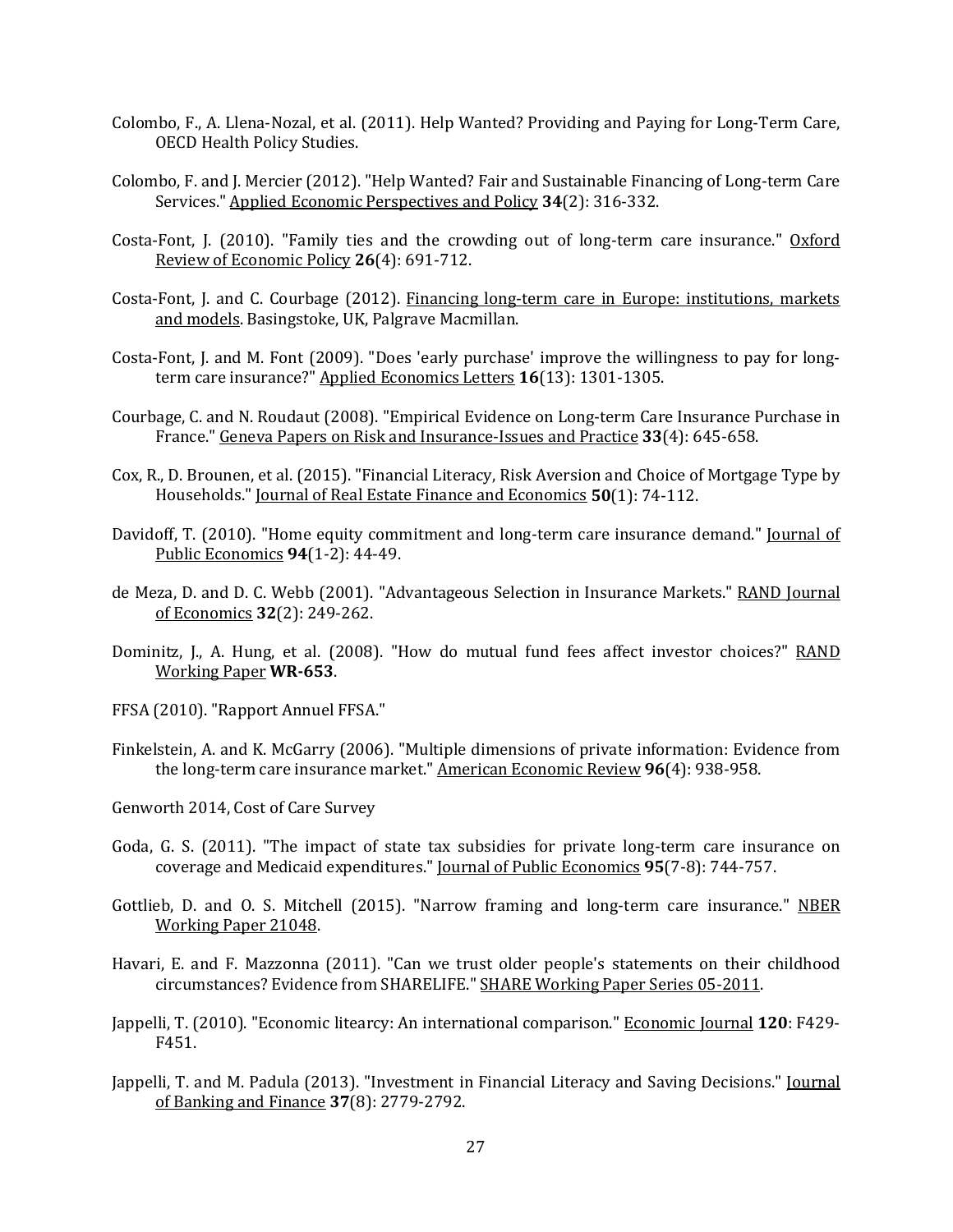- <span id="page-28-5"></span>Johnson, E. J., J. Hershey, et al. (1993). "Framing, Probability Distortions, and Insurance Decisions." Journal of Risk and Uncertainty **7**(1): 35-51.
- <span id="page-28-10"></span>Kahneman, D., J. L. Knetsch, et al. (1991). "The Endowment Effect, Loss Aversion and Status Quo Bias: Anomalies." Journal of Economic Perspectives **5**(1): 193-206.
- <span id="page-28-7"></span>Kahneman, D. and A. Tversky (1979). "Prospect Theory: An Analysis of Decision under Risk." Econometrica **47**(2): 263-291.
- <span id="page-28-3"></span>Kahneman, D. and A. Tversky (2000). Choice, Values and Frames, Cambridge University Press.
- <span id="page-28-6"></span>Kunreuther, H. and M. Pauly (2004). "Neglecting Disaster: Why Don't People Insure Against Large Losses?" Journal of Risk and Uncertainty **28**(1): 5-21.
- <span id="page-28-12"></span>Lusardi, A. and O. S. Mitchell (2007). "Baby Boomer retirement security: The roles of planning, financial literacy, and housing wealth." Journal of Monetary Economics **54**(1): 205-224.
- <span id="page-28-14"></span>Lusardi, A. and O. S. Mitchell (2014). "The Economic Importance of Financial Literacy: Theory and Evidence." Journal of Economic Literature **52**(1): 5-44.
- <span id="page-28-13"></span>Lusardi, A., O. S. Mitchell, et al. (2010). "Financial Literacy among the Young." Journal of Consumer Affairs **44**(2): 358-380.
- <span id="page-28-15"></span>Meier, S. and C. D. Sprenger (2013). "Discounting financial literacy: Time preferences and participation in financial education programs." Journal of Economic Behavior & Organization **95**: 159-174.
- <span id="page-28-11"></span>Mitchell, O. S. and A. Lusardi (2011). Financial Literacy: Implications for Retirement Security and the Financial Marketplace, Oxford University Press.
- <span id="page-28-4"></span>OECD (2011). Long-term Care - France.
- <span id="page-28-2"></span>OECD (2016). "Financial Education in Europe: Trends and Recent Developments." OECD Publishing.
- <span id="page-28-0"></span>Pauly, M. V. (1990). "The Rational Nonpurchase of Long-Term-Care Insurance." Journal of Political Economy **98**(1): 153-168.
- <span id="page-28-9"></span>Slovic, P., B. Fischhoff, et al. (1997). "Preference for Insuring Against Probable Small Losses: Insurance Implications." Journal of Risk and Insurance **44**(2): 237-258.
- <span id="page-28-8"></span>Tversky, A. and D. Kahneman (1992). "Advances in Prospect Theory: Cumulative Representation of Uncertainty." Journal of Risk and Uncertainty **5**: 297-323.
- <span id="page-28-16"></span>van Rooij, M., A. Lusardi, et al. (2011). "Financial literacy and stock market participation." Journal of Financial Economics **101**(2): 449-472.
- <span id="page-28-1"></span>Zhou-Richter, T., M. J. Browne, et al. (2010). "Don't They Care? Or, Are They Just Unaware? Risk Perception and the Demand for Long-Term Care Insurance." Journal of Risk and Insurance **77**(4): 715-747.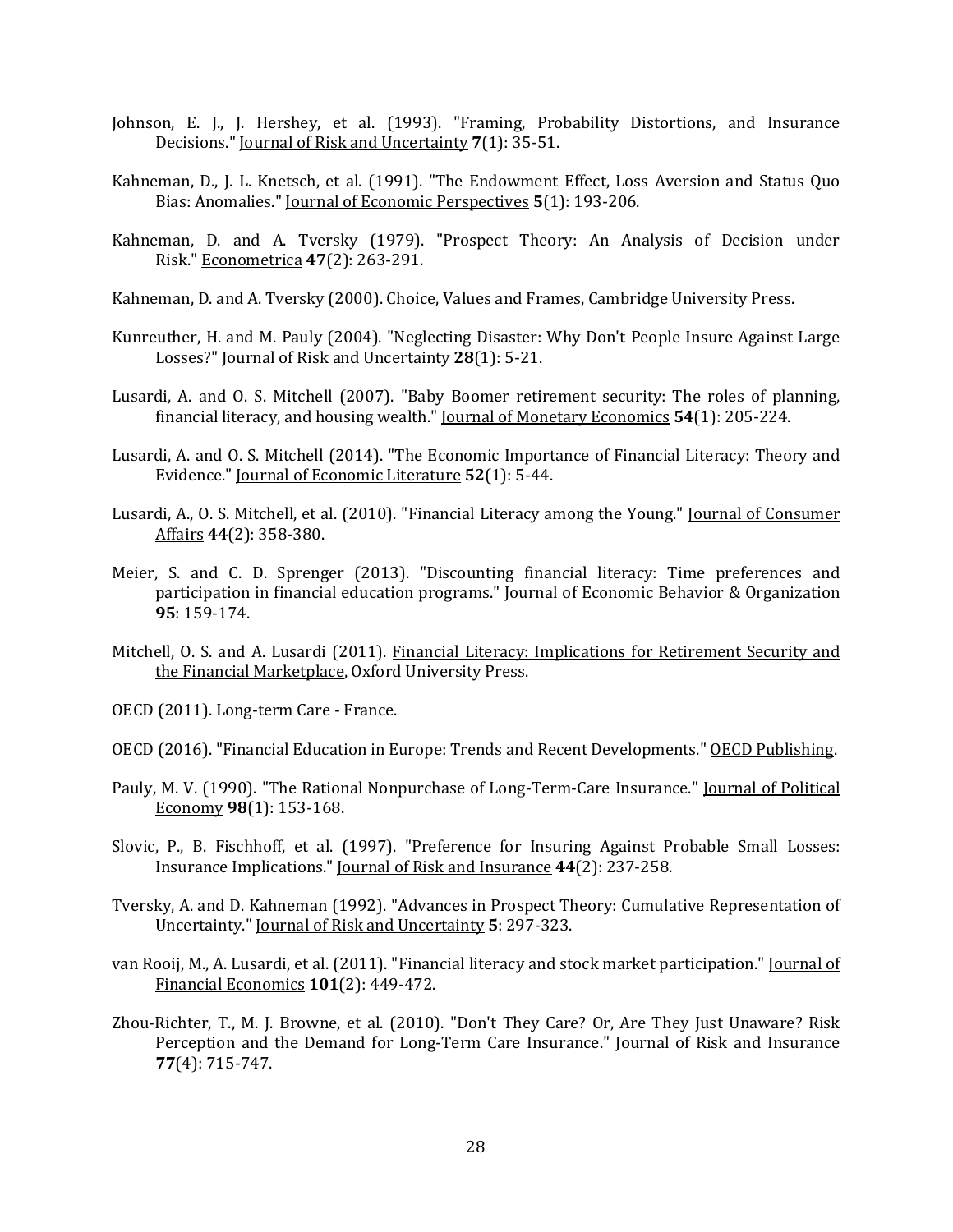#### **8 Appendix**

#### **8.1 Financial literacy in SHARE**

SHARE asks four numerical and financial questions that are used to construct the financial literacy index:

- 1. If the chance of getting a disease is 10% how many people out of 1,000 would be expected to get the disease? Possible answers: 100; 100; 90; 900 and another answer.
- 2. In a sale, a shop is selling all items at half price. Before the sale a sofa costs 300 euro. How much will it cost in the sale? The possible answers: 150; 600 and another answer.
- 3. A second hand car dealer is selling a car for 6,000 euro. This is two-thirds of what it costs new. How much did the car cost new? Possible answers: 9,000; 4,000; 8,000; 12,000, 18,000 and another answer.
- 4. Let's say you have 2,000 euro in a savings account. The account earns 10% interest each year. How much would you have in the account at the end of two years? Possible answers: 2,420; 2,020; 2,100; 2,400 and another answer.

The way the financial literacy index is constructed is the following. If question (1) is answered wrongly then respondents are asked question (2) while if it is answered correctly respondents are directed to question (3). If both questions (1) and (2) are wrong then the financial literacy index score is 1, which is the lowest possible. If question (1) is wrong while question (2) is correct then the score is 2. Those respondents that answer question (1) correctly are taken to questions (3) and (4). If question (3) is wrong then the score is 3. If questions (1) and (3) are correct but (4) is wrong then the score is 4. If all questions (1), (3) and (4) are correct then the score is 5, which is the highest possible score.